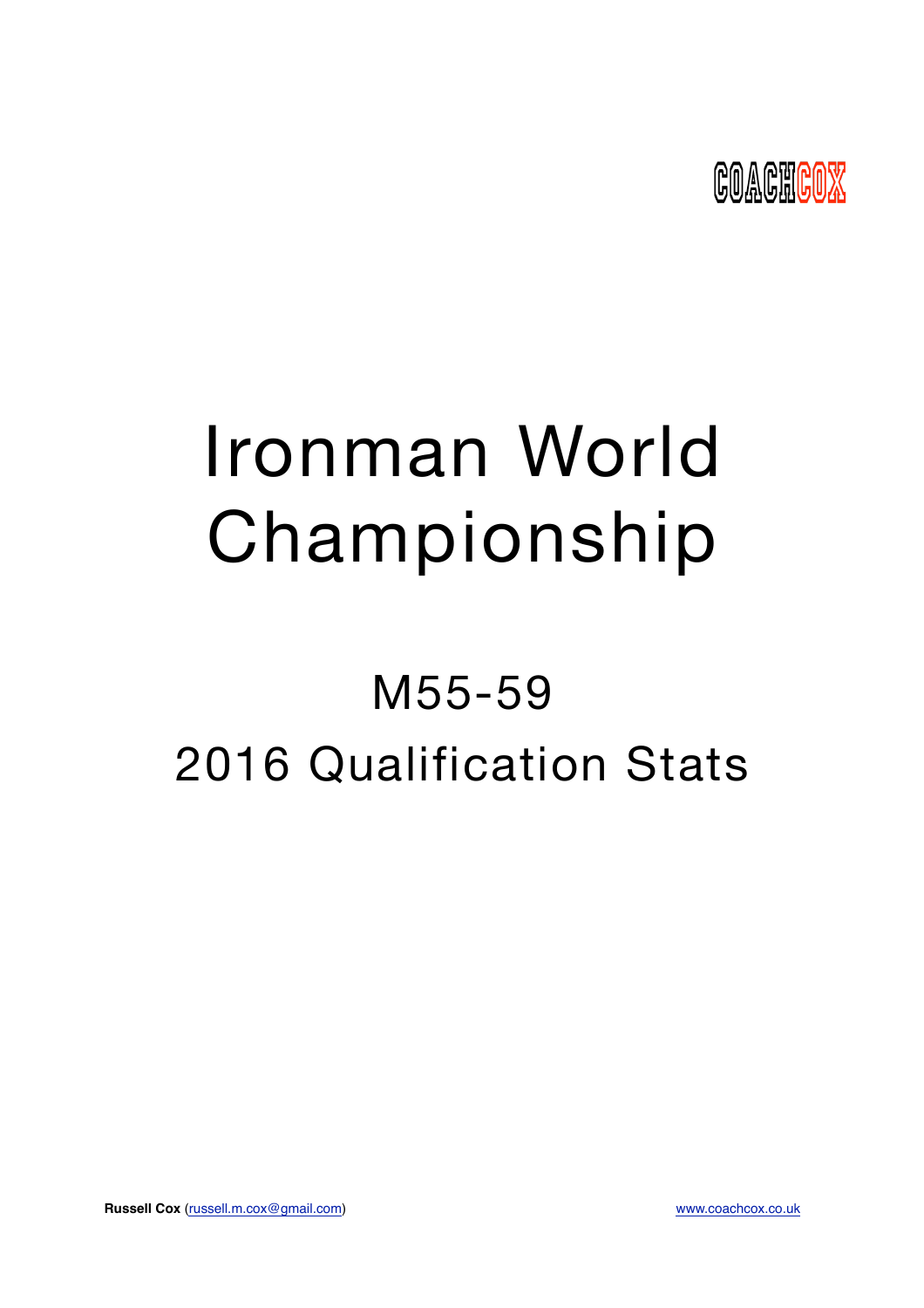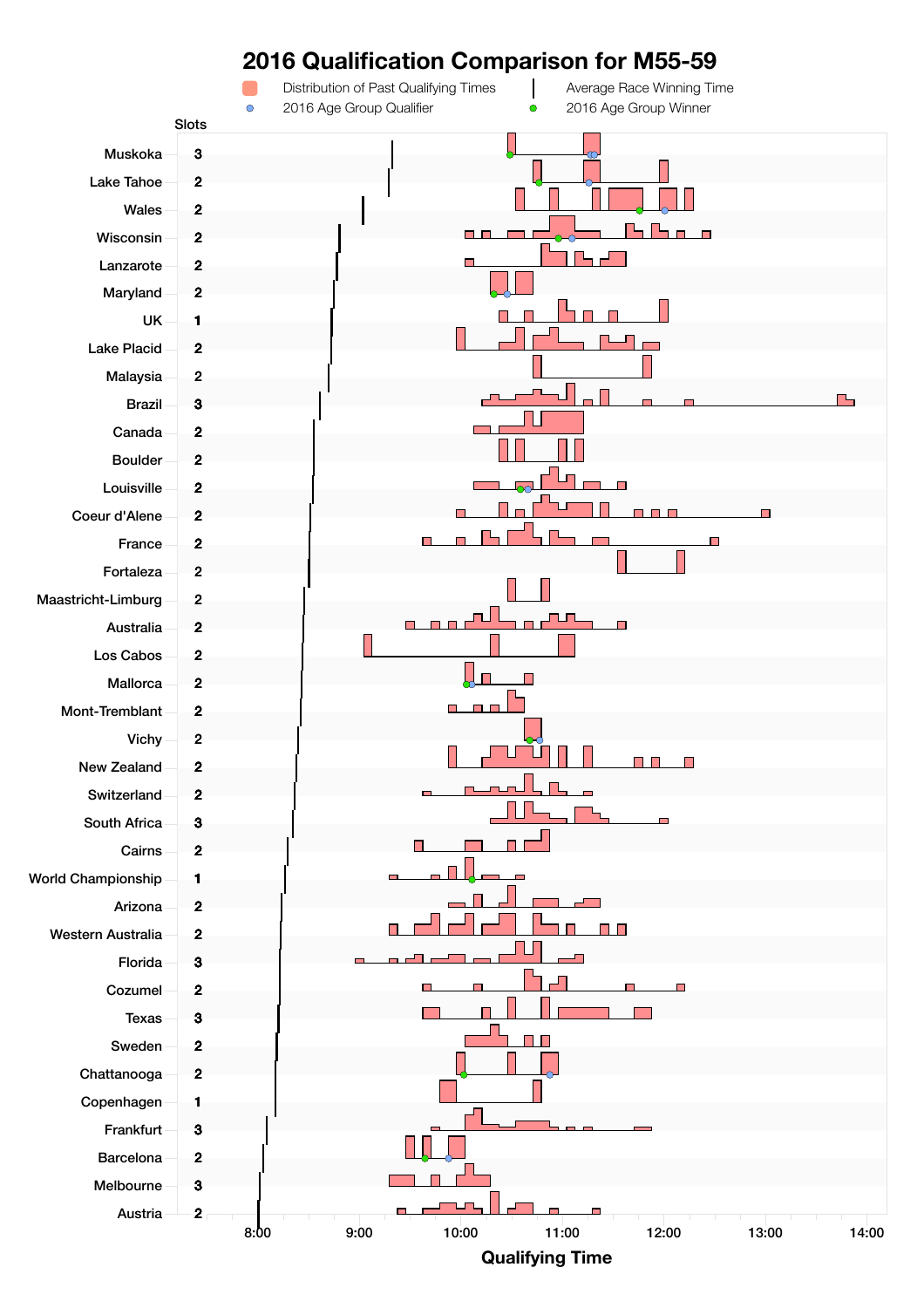## M55-59 Past Qualifying Times

#### **Ironman Vichy (2 Kona Slots)**

| Year    | <b>Male Winning Time</b> | <b>Age Group Winning Time</b> | 2nd Place Age Group Time |
|---------|--------------------------|-------------------------------|--------------------------|
| 2015    | 8:23:49                  | 10:40:41                      | 10:46:34                 |
| Average | 8:23:49                  | 10:40:41                      | 10:46:34                 |

#### **Ironman Muskoka (3 Kona Slots)**

| Year    | <b>Male Winning Time</b> | <b>Age Group Winning Time</b> | 3rd Place Age Group Time |
|---------|--------------------------|-------------------------------|--------------------------|
| 2015    | 9:19:28                  | 10:29:00                      | 11:18:51                 |
| Average | 9:19:28                  | 10:29:00                      | 11:18:51                 |

#### **Ironman Wisconsin (2 Kona Slots)**

| Year    | <b>Male Winning Time</b> | <b>Age Group Winning Time</b> | 2nd Place Age Group Time |
|---------|--------------------------|-------------------------------|--------------------------|
| 2003    | 8:55:26                  | 11:59:31                      | 12:23:24                 |
| 2004    | 8:52:33                  | 11:39:17                      | 11:55:13                 |
| 2005    | 9:01:34                  | 11:37:45                      | 12:12:05                 |
| 2006    | 9:07:24                  | 11:45:18                      | 11:54:07                 |
| 2007    | 8:52:49                  | 11:09:01                      | 11:12:44                 |
| 2008    | 8:43:29                  | 10:14:59                      | 11:06:00                 |
| 2009    | 8:45:19                  | 10:54:09                      | 11:02:45                 |
| 2010    | 8:38:32                  | 10:05:36                      | 10:58:24                 |
| 2011    | 8:45:18                  | 10:52:49                      | 10:53:32                 |
| 2012    | 8:32:51                  | 10:35:21                      | 11:20:51                 |
| 2013    | 8:40:15                  | 10:29:33                      | 10:52:13                 |
| 2014    | 8:31:20                  | 10:44:53                      | 11:01:00                 |
| 2015    | 8:59:59                  | 10:57:40                      | 11:05:39                 |
| Average | 8:48:13                  | 11:00:27                      | 11:22:55                 |

#### **Ironman Wales (2 Kona Slots)**

| Year    | <b>Male Winning Time</b> | <b>Age Group Winning Time</b> | 2nd Place Age Group Time |
|---------|--------------------------|-------------------------------|--------------------------|
| 2011    | 9:04:20                  | 11:19:23                      | 12:13:56                 |
| 2012    | 8:52:43                  | 10:33:03                      | 11:29:28                 |
| 2013    | 9:09:10                  | 10:57:07                      | 11:35:19                 |
| 2014    | 9:07:28                  | 11:41:09                      | 12:03:49                 |
| 2015    | 8:57:33                  | 11:45:36                      | 12:00:31                 |
| Average | 9:02:14                  | 11:15:15                      | 11:52:36                 |

#### **Ironman Lake Tahoe (2 Kona Slots)**

| Year    | <b>Male Winning Time</b> | <b>Age Group Winning Time</b> | 2nd Place Age Group Time |
|---------|--------------------------|-------------------------------|--------------------------|
| 2013    | 8:55:14                  | 11:19:59                      | 11:57:33                 |
| 2015    | 9:39:23                  | 10:46:09                      | 11:15:42                 |
| Average | 9:17:18                  | 11:03:04                      | 11:36:37                 |

#### **Ironman Mallorca (2 Kona Slots)**

| Year    | <b>Male Winning Time</b> | <b>Age Group Winning Time</b> | 2nd Place Age Group Time |
|---------|--------------------------|-------------------------------|--------------------------|
| 2014    | 8:34:02                  | 10:15:31                      | 10:40:51                 |
| 2015    | 8:17:22                  | 10:03:17                      | 10:06:24                 |
| Average | 8:25:42                  | 10:09:24                      | 10:23:37                 |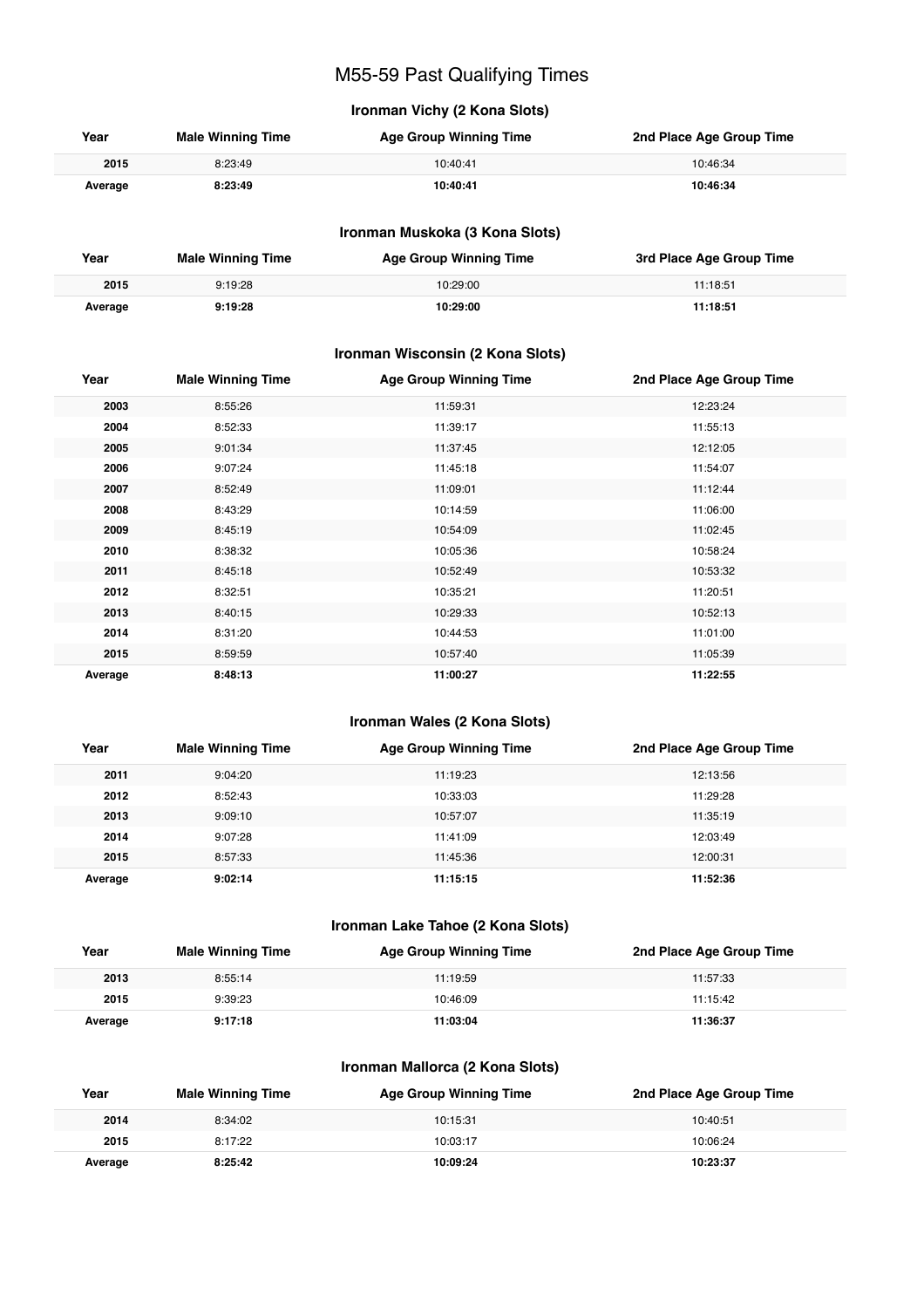#### **Ironman Chattanooga (2 Kona Slots)**

| Year    | <b>Male Winning Time</b> | <b>Age Group Winning Time</b> | 2nd Place Age Group Time |
|---------|--------------------------|-------------------------------|--------------------------|
| 2014    | 8:12:32                  | 10:27:52                      | 10:47:48                 |
| 2015    | 8:08:32                  | 10:01:44                      | 10:52:34                 |
| Average | 8:10:32                  | 10:14:48                      | 10:50:11                 |

#### **Ironman Barcelona (2 Kona Slots)**

| Year    | <b>Male Winning Time</b> | <b>Age Group Winning Time</b> | 2nd Place Age Group Time |
|---------|--------------------------|-------------------------------|--------------------------|
| 2014    | 8:04:13                  | 9:32:11                       | 10:02:05                 |
| 2015    | 8:02:20                  | 9:38:48                       | 9:52:48                  |
| Average | 8:03:16                  | 9:35:29                       | 9:57:26                  |

#### **Ironman World Championship (1 Kona Slots)**

| Year    | <b>Male Winning Time</b> | <b>Age Group Winning Time</b> |
|---------|--------------------------|-------------------------------|
| 2003    | 8:59:36                  | 10:22:08                      |
| 2004    | 8:33:29                  | 9:53:14                       |
| 2005    | 8:14:17                  | 9:47:29                       |
| 2006    | 8:11:56                  | 10:05:39                      |
| 2007    | 8:15:34                  | 10:05:34                      |
| 2008    | 8:17:45                  | 10:16:38                      |
| 2009    | 8:20:21                  | 10:33:03                      |
| 2010    | 8:10:37                  | 9:53:38                       |
| 2011    | 8:03:56                  | 10:03:43                      |
| 2012    | 8:18:37                  | 10:05:48                      |
| 2013    | 8:12:29                  | 9:18:18                       |
| 2014    | 8:14:18                  | 9:55:07                       |
| 2015    | 8:14:40                  | 10:06:35                      |
| Average | 8:19:02                  | 10:02:04                      |

#### **Ironman Louisville (2 Kona Slots)**

| Year    | <b>Male Winning Time</b> | <b>Age Group Winning Time</b> | 2nd Place Age Group Time |
|---------|--------------------------|-------------------------------|--------------------------|
| 2007    | 8:38:39                  | 11:06:59                      | 11:18:50                 |
| 2008    | 8:33:58                  | 10:52:22                      | 11:32:48                 |
| 2010    | 8:29:59                  | 10:56:23                      | 11:14:44                 |
| 2011    | 8:27:36                  | 10:50:06                      | 10:52:47                 |
| 2012    | 8:42:44                  | 11:01:15                      | 11:07:27                 |
| 2013    | 8:21:34                  | 10:17:03                      | 10:22:05                 |
| 2014    | 8:24:44                  | 10:09:42                      | 10:55:24                 |
| 2015    | 8:48:53                  | 10:35:12                      | 10:39:40                 |
| Average | 8:33:30                  | 10:43:37                      | 11:00:28                 |

#### **Ironman Maryland (2 Kona Slots)**

| Year    | <b>Male Winning Time</b> | <b>Age Group Winning Time</b> | 2nd Place Age Group Time |
|---------|--------------------------|-------------------------------|--------------------------|
| 2014    | 8:51:19                  | 10:34:11                      | 10:40:53                 |
| 2015    | 8:38:21                  | 10:19:33                      | 10:27:22                 |
| Average | 8:44:50                  | 10:26:52                      | 10:34:07                 |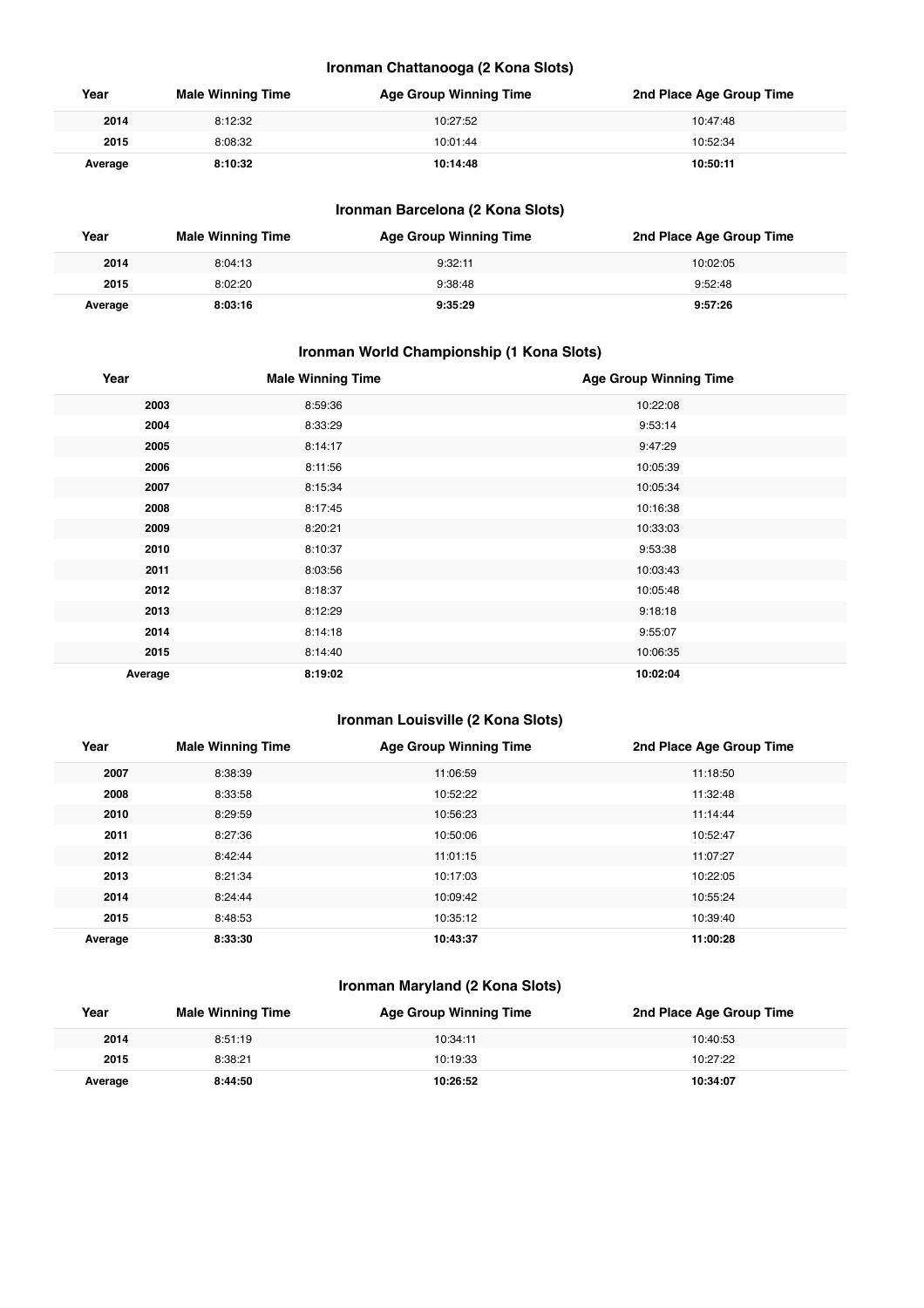#### **Ironman Los Cabos (2 Kona Slots)**

| Year    | <b>Male Winning Time</b> | <b>Age Group Winning Time</b> | 2nd Place Age Group Time |
|---------|--------------------------|-------------------------------|--------------------------|
| 2013    | 8:26:48                  | 11:00:40                      | 11:03:50                 |
| 2014    | 8:26:15                  | 9:04:45                       | 10:19:52                 |
| Average | 8:26:31                  | 10:02:42                      | 10:41:51                 |

#### **Ironman Florida (3 Kona Slots)**

| Year    | <b>Male Winning Time</b> | <b>Age Group Winning Time</b> | 3rd Place Age Group Time |
|---------|--------------------------|-------------------------------|--------------------------|
| 2004    | 8:31:07                  | 10:35:53                      | 10:45:28                 |
| 2005    | 8:28:26                  | 11:03:55                      | 11:09:03                 |
| 2006    | 8:22:44                  | 10:24:17                      | 10:43:20                 |
| 2007    | 8:21:29                  | 10:32:57                      | 10:46:35                 |
| 2008    | 8:07:59                  | 9:47:10                       | 10:35:58                 |
| 2009    | 8:24:29                  | 10:00:05                      | 10:09:23                 |
| 2010    | 8:15:59                  | 9:35:08                       | 10:26:28                 |
| 2011    | 7:59:42                  | 9:55:35                       | 10:59:37                 |
| 2012    | 8:06:17                  | 10:31:22                      | 10:39:32                 |
| 2013    | 7:53:12                  | 9:51:31                       | 10:44:30                 |
| 2014    | 7:33:47                  | 8:58:31                       | 9:27:45                  |
| Average | 8:11:22                  | 10:06:56                      | 10:35:14                 |

#### **Ironman Fortaleza (2 Kona Slots)**

| Year    | <b>Male Winning Time</b> | <b>Age Group Winning Time</b> | 2nd Place Age Group Time |
|---------|--------------------------|-------------------------------|--------------------------|
| 2014    | 8:30:15                  | 11:37:03                      | 12:12:29                 |
| Average | 8:30:15                  | 11:37:03                      | 12:12:29                 |

#### **Ironman Malaysia (2 Kona Slots)**

| Year    | <b>Male Winning Time</b> | <b>Age Group Winning Time</b> | 2nd Place Age Group Time |
|---------|--------------------------|-------------------------------|--------------------------|
| 2014    | 8:41:53                  | 10:46:08                      | 11:48:50                 |
| Average | 8:41:53                  | 10:46:08                      | 11:48:50                 |

#### **Ironman Arizona (2 Kona Slots)**

| Year    | <b>Male Winning Time</b> | <b>Age Group Winning Time</b> | 2nd Place Age Group Time |
|---------|--------------------------|-------------------------------|--------------------------|
| 2005    | 8:25:42                  | 11:16:23                      | 11:18:08                 |
| 2006    | 8:20:56                  | 10:45:11                      | 11:20:56                 |
| 2007    | 8:21:14                  | 11:08:17                      | 11:16:08                 |
| 2008    | 8:14:16                  | 10:30:18                      | 10:55:29                 |
| 2009    | 8:14:16                  | 10:30:18                      | 10:55:29                 |
| 2010    | 8:13:35                  | 10:09:28                      | 10:30:19                 |
| 2011    | 8:07:16                  | 10:45:41                      | 10:52:27                 |
| 2012    | 8:03:13                  | 10:00:49                      | 10:10:20                 |
| 2013    | 8:02:00                  | 9:52:39                       | 10:23:35                 |
| 2014    | 7:55:48                  | 10:11:16                      | 10:29:24                 |
| Average | 8:11:49                  | 10:31:02                      | 10:49:13                 |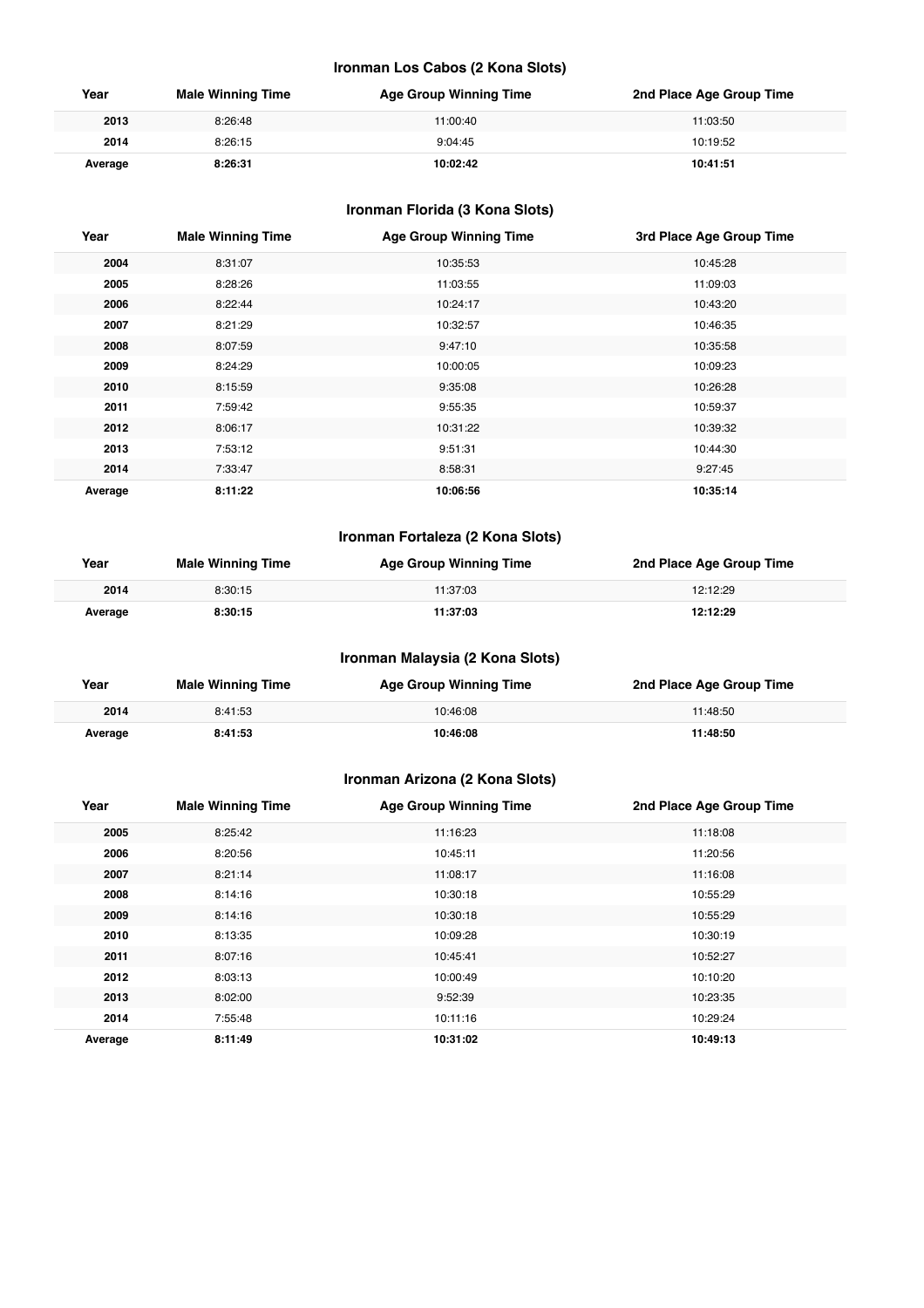#### **Ironman Cozumel (2 Kona Slots)**

| Year    | <b>Male Winning Time</b> | <b>Age Group Winning Time</b> | 2nd Place Age Group Time |
|---------|--------------------------|-------------------------------|--------------------------|
| 2009    | 8:18:40                  | 11:40:16                      | 12:07:40                 |
| 2010    | 8:12:20                  | 10:56:04                      | 11:00:08                 |
| 2011    | 8:23:52                  | 10:37:36                      | 10:57:57                 |
| 2012    | 8:15:07                  | 10:39:31                      | 10:43:28                 |
| 2013    | 7:55:23                  | 9:40:43                       | 10:12:00                 |
| 2014    | 8:12:16                  | 10:41:00                      | 10:44:15                 |
| Average | 8:12:56                  | 10:42:31                      | 10:57:34                 |

#### **Ironman Western Australia (2 Kona Slots)**

| Year    | <b>Male Winning Time</b> | <b>Age Group Winning Time</b> | 2nd Place Age Group Time |
|---------|--------------------------|-------------------------------|--------------------------|
| 2004    | 8:16:00                  | 10:52:45                      | 11:23:07                 |
| 2005    | 8:27:36                  | 11:05:25                      | 11:32:45                 |
| 2006    | 8:08:57                  | 10:26:33                      | 10:44:04                 |
| 2007    | 8:06:00                  | 10:22:05                      | 10:29:27                 |
| 2008    | 8:07:06                  | 9:59:32                       | 10:03:00                 |
| 2009    | 8:13:59                  | 10:29:07                      | 10:44:02                 |
| 2010    | 8:14:01                  | 9:35:40                       | 9:57:19                  |
| 2011    | 8:12:39                  | 10:14:45                      | 10:23:58                 |
| 2012    | 8:29:06                  | 9:41:09                       | 10:51:28                 |
| 2013    | 8:08:16                  | 9:45:22                       | 9:46:36                  |
| 2014    | 8:05:58                  | 9:18:15                       | 10:06:58                 |
| Average | 8:13:36                  | 10:10:03                      | 10:32:58                 |

#### **Ironman New Zealand (2 Kona Slots)**

| Year    | <b>Male Winning Time</b> | <b>Age Group Winning Time</b> | 2nd Place Age Group Time |
|---------|--------------------------|-------------------------------|--------------------------|
| 2003    | 8:22:04                  | 11:54:58                      | 12:15:17                 |
| 2004    | 8:30:29                  | 11:00:47                      | 11:14:05                 |
| 2005    | 8:20:14                  | 10:43:04                      | 11:43:40                 |
| 2007    | 8:26:33                  | 10:59:10                      | 11:13:23                 |
| 2008    | 8:24:49                  | 10:41:12                      | 10:47:38                 |
| 2009    | 8:18:04                  | 10:41:13                      | 10:48:39                 |
| 2010    | 8:21:52                  | 10:15:57                      | 10:21:01                 |
| 2011    | 8:31:07                  | 9:53:23                       | 10:32:54                 |
| 2013    | 8:15:35                  | 9:56:07                       | 10:26:42                 |
| 2014    | 8:17:33                  | 10:32:04                      | 10:33:55                 |
| 2015    | 8:22:13                  | 10:17:45                      | 10:23:23                 |
| Average | 8:22:46                  | 10:37:47                      | 10:56:25                 |

#### **Ironman Melbourne (3 Kona Slots)**

| Year    | <b>Male Winning Time</b> | <b>Age Group Winning Time</b> | 3rd Place Age Group Time |
|---------|--------------------------|-------------------------------|--------------------------|
| 2012    | 7:57:44                  | 9:58:38                       | 10:06:30                 |
| 2014    | 8:01:02                  | 9:18:47                       | 9:45:59                  |
| 2015    | 8:04:29                  | 9:29:53                       | 10:15:15                 |
| Average | 8:01:05                  | 9:35:46                       | 10:02:34                 |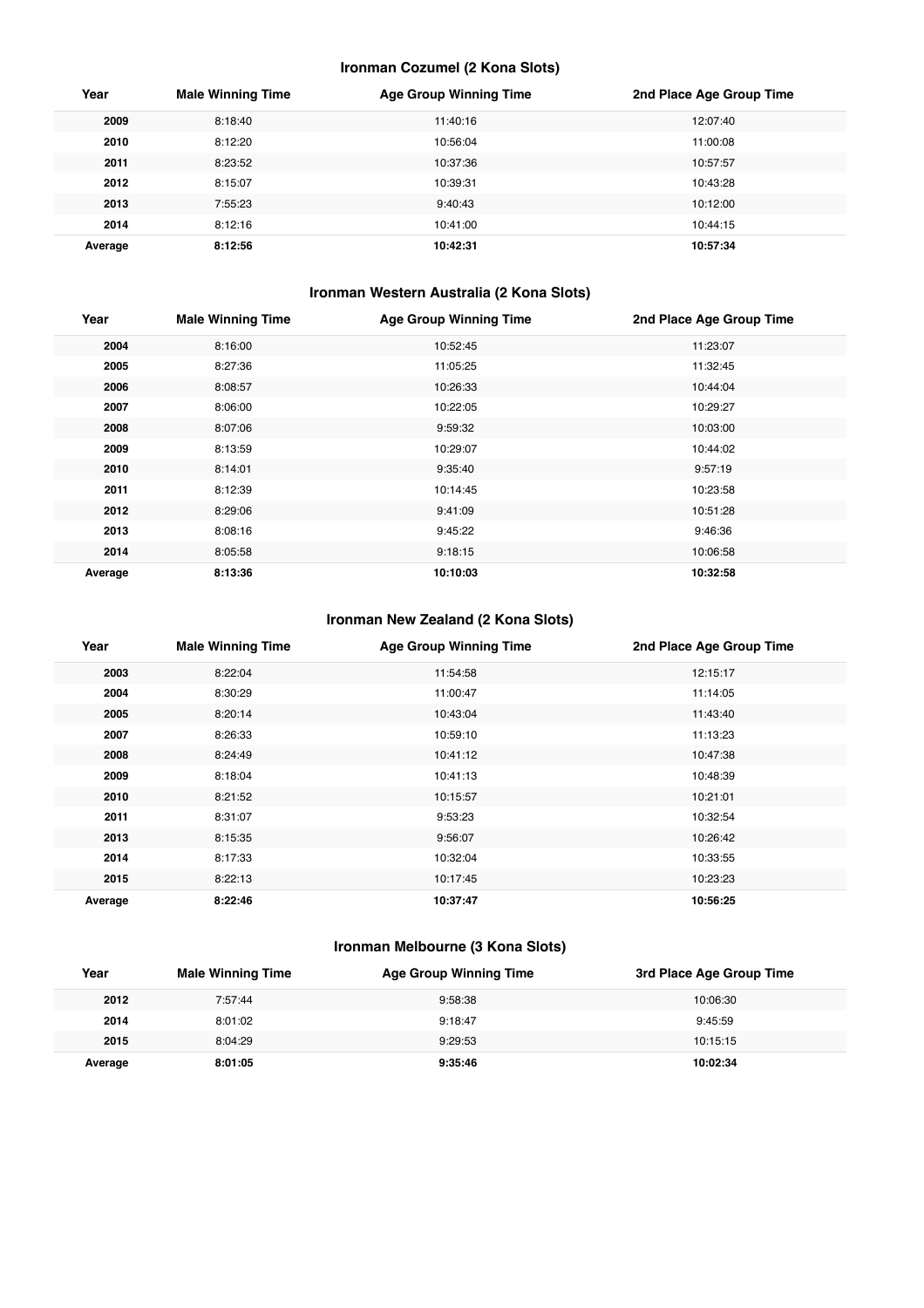#### **Ironman South Africa (3 Kona Slots)**

| Year    | <b>Male Winning Time</b> | <b>Age Group Winning Time</b> | 3rd Place Age Group Time |
|---------|--------------------------|-------------------------------|--------------------------|
| 2007    | 8:33:04                  | 10:41:26                      | 11:22:18                 |
| 2008    | 8:18:23                  | 10:26:25                      | 10:48:24                 |
| 2009    | 8:17:32                  | 10:27:54                      | 10:43:32                 |
| 2010    | 8:23:28                  | 10:29:35                      | 11:09:00                 |
| 2011    | 8:05:36                  | 10:39:46                      | 11:09:11                 |
| 2012    | 8:34:45                  | 10:45:46                      | 11:57:58                 |
| 2013    | 8:11:24                  | 10:19:33                      | 11:08:12                 |
| 2014    | 8:26:07                  | 11:12:44                      | 11:16:53                 |
| 2015    | 8:16:35                  | 10:29:01                      | 10:52:20                 |
| Average | 8:20:46                  | 10:36:54                      | 11:09:45                 |

## **Ironman Australia (2 Kona Slots)**

| Year    | <b>Male Winning Time</b> | <b>Age Group Winning Time</b> | 2nd Place Age Group Time |
|---------|--------------------------|-------------------------------|--------------------------|
| 2005    | 8:25:44                  | 10:15:03                      | 10:39:35                 |
| 2006    | 8:20:42                  | 11:05:23                      | 11:37:22                 |
| 2007    | 8:21:49                  | 10:47:55                      | 11:13:15                 |
| 2008    | 8:31:33                  | 11:00:52                      | 11:03:46                 |
| 2009    | 8:24:53                  | 10:12:18                      | 10:25:28                 |
| 2010    | 8:23:54                  | 10:18:46                      | 10:56:00                 |
| 2011    | 8:29:28                  | 10:55:57                      | 11:11:44                 |
| 2012    | 8:17:38                  | 9:42:43                       | 10:20:45                 |
| 2013    | 8:30:23                  | 9:55:08                       | 10:07:17                 |
| 2014    | 8:35:18                  | 9:31:17                       | 10:20:01                 |
| 2015    | 8:35:53                  | 10:09:22                      | 10:29:43                 |
| Average | 8:27:01                  | 10:21:20                      | 10:45:54                 |

#### **Ironman Texas (3 Kona Slots)**

| Year    | <b>Male Winning Time</b> | <b>Age Group Winning Time</b> | 3rd Place Age Group Time |
|---------|--------------------------|-------------------------------|--------------------------|
| 2011    | 8:08:20                  | 11:06:05                      | 11:47:23                 |
| 2012    | 8:10:44                  | 10:50:17                      | 11:18:03                 |
| 2013    | 8:25:06                  | 10:58:41                      | 11:49:24                 |
| 2014    | 8:09:37                  | 10:16:05                      | 10:49:01                 |
| 2015    | 8:07:03                  | 9:37:57                       | 10:28:25                 |
| Average | 8:12:10                  | 10:33:49                      | 11:14:27                 |

#### **Ironman Lanzarote (2 Kona Slots)**

| Year    | <b>Male Winning Time</b> | <b>Age Group Winning Time</b> | 2nd Place Age Group Time |
|---------|--------------------------|-------------------------------|--------------------------|
| 2008    | 8:59:37                  | 11:11:18                      | 11:25:15                 |
| 2009    | 8:54:03                  | 10:03:58                      | 11:08:50                 |
| 2010    | 8:37:42                  | 11:00:58                      | 11:31:59                 |
| 2011    | 8:30:34                  | 10:59:36                      | 11:34:58                 |
| 2012    | 8:44:39                  | 11:30:53                      | 11:34:21                 |
| 2013    | 8:42:40                  | 10:48:04                      | 10:53:26                 |
| 2014    | 8:47:39                  | 10:47:54                      | 10:49:12                 |
| 2015    | 8:56:49                  | 10:55:22                      | 11:15:37                 |
| Average | 8:46:42                  | 10:54:45                      | 11:16:42                 |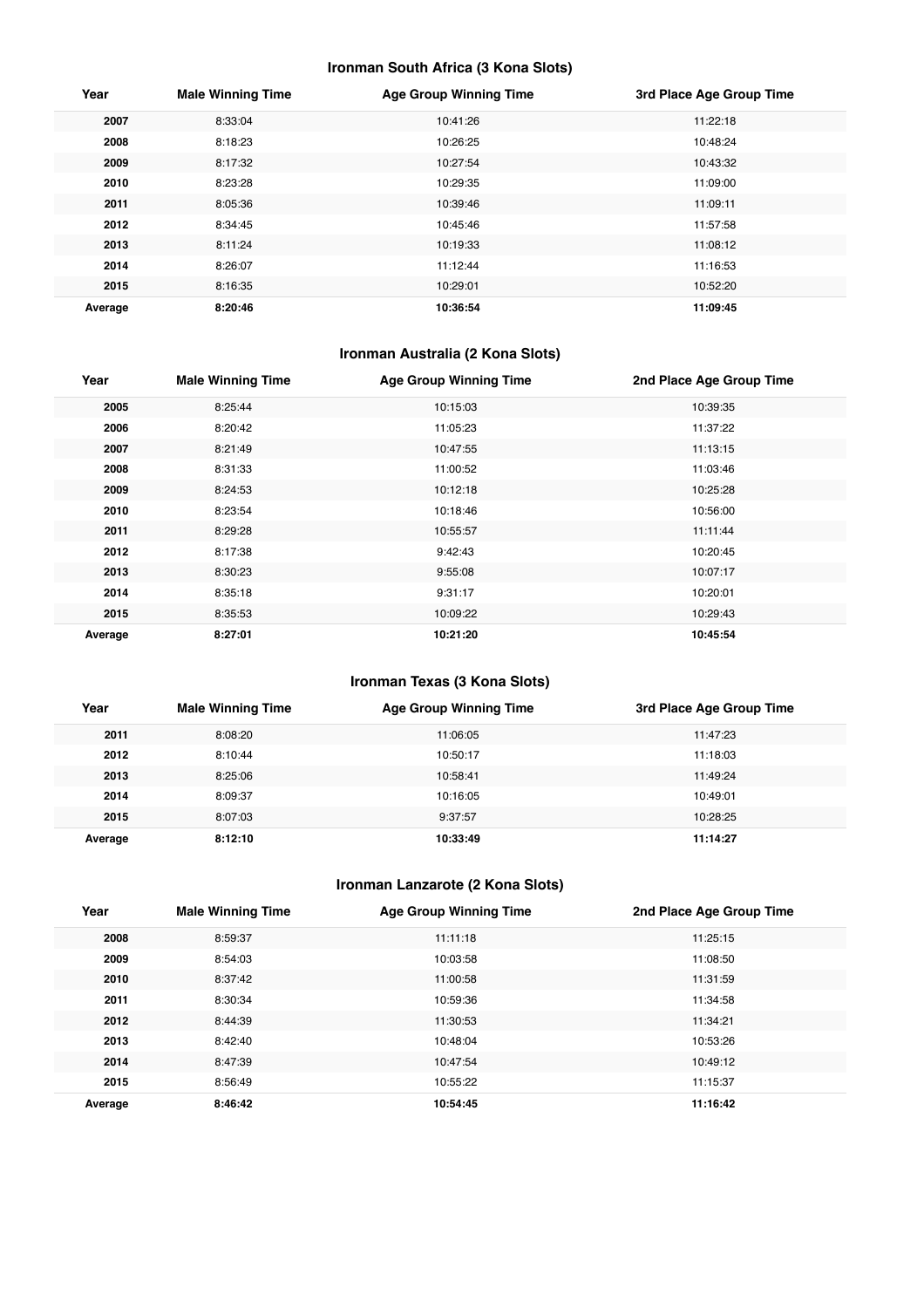#### **Ironman Brazil (3 Kona Slots)**

| Year    | <b>Male Winning Time</b> | <b>Age Group Winning Time</b> | 3rd Place Age Group Time |
|---------|--------------------------|-------------------------------|--------------------------|
| 2006    | 8:15:18                  | 11:23:58                      | 11:26:38                 |
| 2007    | 8:21:09                  | 10:24:27                      | 12:13:36                 |
| 2008    | 8:28:24                  | 10:49:31                      | 11:13:10                 |
| 2009    | 8:13:39                  | 10:14:14                      | 11:06:50                 |
| 2010    | 8:07:39                  | 10:35:54                      | 11:00:33                 |
| 2011    | 12:14:21                 | 13:43:42                      | 13:51:35                 |
| 2012    | 8:22:40                  | 10:42:49                      | 11:03:16                 |
| 2013    | 8:01:32                  | 10:29:40                      | 11:03:11                 |
| 2014    | 8:07:52                  | 10:17:31                      | 10:53:58                 |
| 2015    | 7:53:44                  | 10:37:36                      | 10:49:55                 |
| Average | 8:36:37                  | 10:55:56                      | 11:28:16                 |

## **Ironman France (2 Kona Slots)**

| Year    | <b>Male Winning Time</b> | <b>Age Group Winning Time</b> | 2nd Place Age Group Time |
|---------|--------------------------|-------------------------------|--------------------------|
| 2005    | 8:49:06                  | 9:40:37                       | 11:25:38                 |
| 2006    | 8:33:55                  | 11:22:23                      | 12:28:19                 |
| 2007    | 8:38:45                  | 10:57:15                      | 11:01:37                 |
| 2008    | 8:34:18                  | 10:29:03                      | 11:05:04                 |
| 2009    | 8:30:06                  | 10:34:35                      | 10:54:05                 |
| 2011    | 8:28:30                  | 10:14:15                      | 10:20:13                 |
| 2012    | 8:21:51                  | 10:27:32                      | 10:41:16                 |
| 2013    | 8:08:59                  | 10:33:16                      | 10:42:27                 |
| 2014    | 8:33:22                  | 9:57:35                       | 10:15:40                 |
| 2015    | 8:27:32                  | 10:39:19                      | 10:43:11                 |
| Average | 8:30:38                  | 10:29:35                      | 10:57:45                 |

#### **Ironman Cairns (2 Kona Slots)**

| Year    | <b>Male Winning Time</b> | <b>Age Group Winning Time</b> | 2nd Place Age Group Time |
|---------|--------------------------|-------------------------------|--------------------------|
| 2012    | 8:15:04                  | 10:40:54                      | 10:52:11                 |
| 2013    | 8:17:43                  | 10:42:41                      | 10:47:57                 |
| 2014    | 8:20:15                  | 9:37:15                       | 10:09:46                 |
| 2015    | 8:18:01                  | 10:03:23                      | 10:29:07                 |
| Average | 8:17:45                  | 10:16:03                      | 10:34:45                 |

## **Ironman Austria (2 Kona Slots)**

| Year    | <b>Male Winning Time</b> | <b>Age Group Winning Time</b> | 2nd Place Age Group Time |
|---------|--------------------------|-------------------------------|--------------------------|
| 2005    | 8:14:37                  | 9:39:58                       | 10:18:25                 |
| 2006    | 8:07:59                  | 10:36:55                      | 10:41:25                 |
| 2007    | 8:06:39                  | 10:03:22                      | 10:18:18                 |
| 2008    | 8:06:11                  | 10:28:43                      | 10:55:48                 |
| 2009    | 8:01:38                  | 10:19:50                      | 10:42:04                 |
| 2010    | 7:52:05                  | 10:09:03                      | 10:20:44                 |
| 2011    | 7:45:58                  | 9:49:37                       | 9:54:16                  |
| 2012    | 8:11:31                  | 10:32:50                      | 11:21:59                 |
| 2013    | 7:59:51                  | 9:23:50                       | 9:56:14                  |
| 2014    | 7:48:43                  | 9:46:10                       | 9:49:35                  |
| 2015    | 7:48:45                  | 9:57:40                       | 10:04:22                 |
| Average | 8:00:21                  | 10:04:21                      | 10:23:55                 |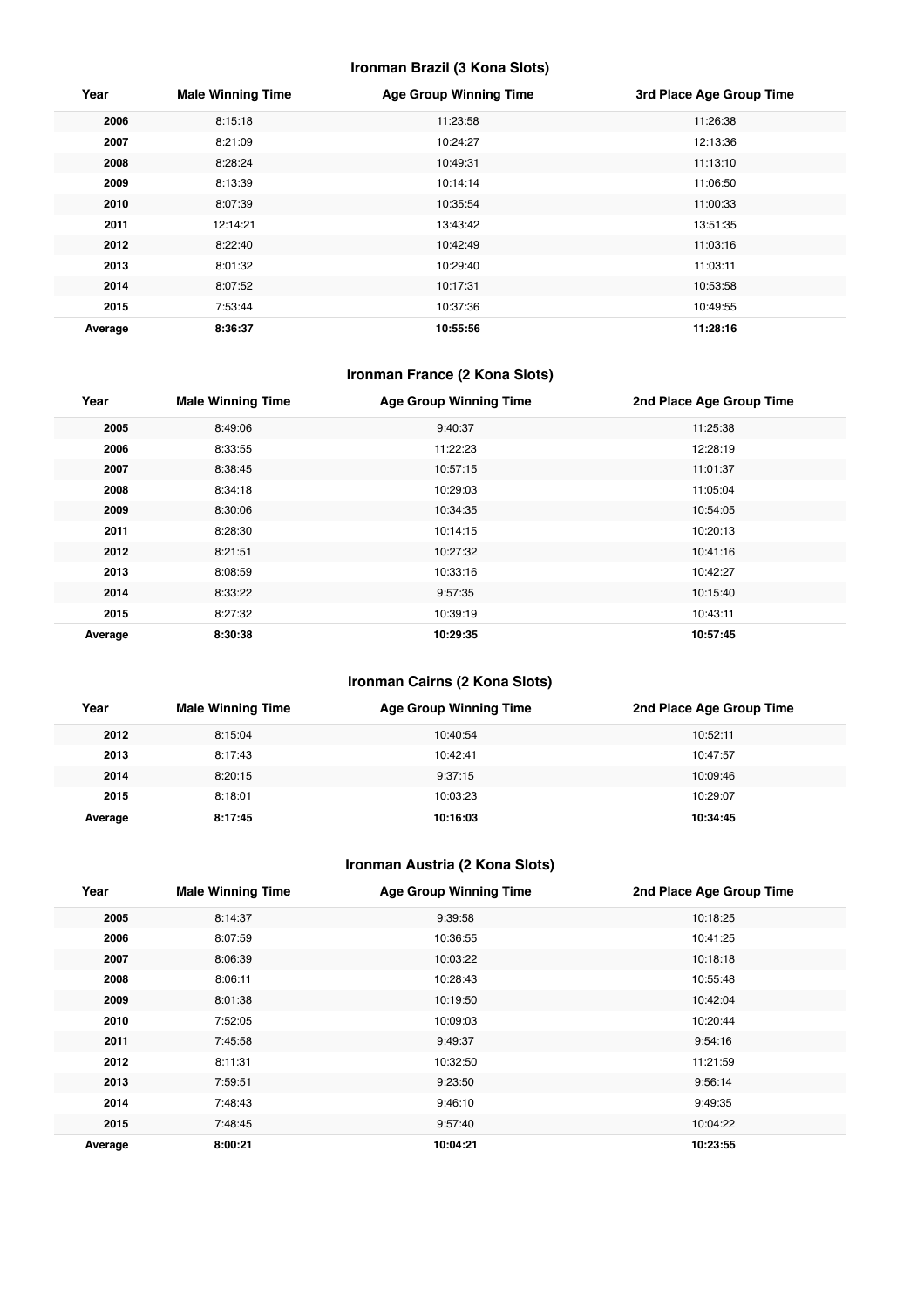#### **Ironman Frankfurt (3 Kona Slots)**

| Year    | <b>Male Winning Time</b> | <b>Age Group Winning Time</b> | 3rd Place Age Group Time |
|---------|--------------------------|-------------------------------|--------------------------|
| 2003    | 8:12:29                  | 9:44:32                       | 10:34:40                 |
| 2005    | 8:20:50                  | 10:19:15                      | 11:48:03                 |
| 2006    | 8:13:39                  | 10:35:13                      | 11:45:53                 |
| 2007    | 8:09:15                  | 10:37:49                      | 11:12:51                 |
| 2008    | 7:59:55                  | 10:05:29                      | 10:11:03                 |
| 2009    | 7:59:15                  | 10:08:06                      | 10:46:04                 |
| 2010    | 8:05:15                  | 10:39:03                      | 10:49:01                 |
| 2011    | 8:13:50                  | 10:10:29                      | 10:15:53                 |
| 2012    | 8:03:31                  | 10:07:27                      | 10:50:14                 |
| 2013    | 7:59:58                  | 10:03:02                      | 10:11:30                 |
| 2014    | 7:55:14                  | 10:05:38                      | 10:25:33                 |
| 2015    | 7:49:48                  | 10:09:21                      | 10:37:36                 |
| Average | 8:05:14                  | 10:13:47                      | 10:47:21                 |

#### **Ironman UK (1 Kona Slots)**

| Year    | <b>Male Winning Time</b> | <b>Age Group Winning Time</b> |
|---------|--------------------------|-------------------------------|
| 2007    | 8:35:57                  | 10:24:32                      |
| 2008    | 8:53:58                  | 11:59:54                      |
| 2009    | 8:45:51                  | 11:05:11                      |
| 2010    | 8:40:17                  | 10:38:31                      |
| 2011    | 8:24:33                  | 11:16:53                      |
| 2012    | 8:55:11                  | 11:59:53                      |
| 2013    | 8:45:48                  | 10:59:59                      |
| 2014    | 8:44:10                  | 11:01:38                      |
| 2015    | 8:46:37                  | 11:28:11                      |
| Average | 8:43:35                  | 11:12:44                      |

#### **Ironman Lake Placid (2 Kona Slots)**

| Year    | <b>Male Winning Time</b> | <b>Age Group Winning Time</b> | 2nd Place Age Group Time |
|---------|--------------------------|-------------------------------|--------------------------|
| 2002    | 8:39:19                  | 10:29:20                      | 11:39:37                 |
| 2003    | 8:46:15                  | 11:35:58                      | 11:49:07                 |
| 2004    | 8:23:12                  | 10:53:12                      | 11:10:02                 |
| 2006    | 8:38:18                  | 11:32:16                      | 11:54:15                 |
| 2007    | 9:16:02                  | 11:26:55                      | 11:40:12                 |
| 2008    | 8:43:32                  | 10:25:54                      | 11:23:51                 |
| 2009    | 8:36:37                  | 10:34:49                      | 11:02:47                 |
| 2010    | 8:39:34                  | 10:43:52                      | 10:53:13                 |
| 2011    | 8:25:15                  | 10:51:18                      | 10:55:13                 |
| 2012    | 8:25:07                  | 10:35:03                      | 10:45:55                 |
| 2013    | 8:43:29                  | 10:52:14                      | 11:02:19                 |
| 2014    | 8:38:43                  | 10:01:34                      | 10:02:04                 |
| 2015    | 9:31:09                  | 10:01:57                      | 10:35:17                 |
| Average | 8:43:34                  | 10:46:29                      | 11:08:45                 |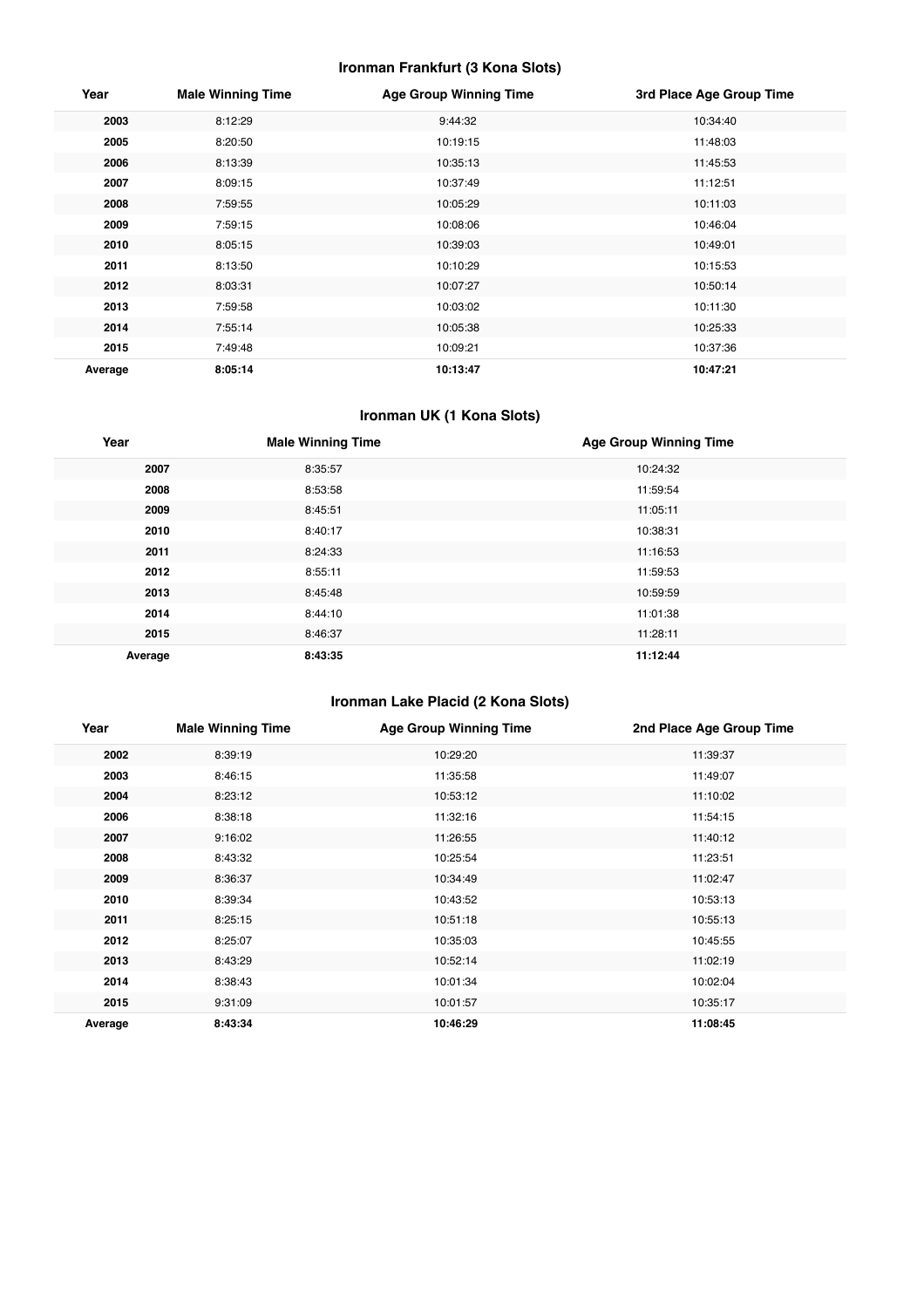#### **Ironman Switzerland (2 Kona Slots)**

| Year    | <b>Male Winning Time</b> | <b>Age Group Winning Time</b> | 2nd Place Age Group Time |
|---------|--------------------------|-------------------------------|--------------------------|
| 2005    | 8:21:50                  | 9:38:39                       | 11:00:27                 |
| 2006    | 8:16:50                  | 10:55:08                      | 11:17:24                 |
| 2007    | 8:25:00                  | 10:37:48                      | 10:41:05                 |
| 2008    | 8:16:05                  | 10:41:29                      | 10:43:54                 |
| 2009    | 8:20:00                  | 10:06:34                      | 10:11:45                 |
| 2010    | 8:12:40                  | 10:14:51                      | 10:33:34                 |
| 2011    | 8:19:51                  | 10:42:15                      | 10:56:02                 |
| 2012    | 8:17:13                  | 10:20:00                      | 10:20:47                 |
| 2013    | 8:33:39                  | 10:28:39                      | 10:31:27                 |
| 2014    | 8:33:02                  | 10:07:21                      | 10:23:46                 |
| 2015    | 8:21:19                  | 10:39:53                      | 10:52:34                 |
| Average | 8:21:35                  | 10:24:47                      | 10:41:09                 |

#### **Ironman Canada (2 Kona Slots)**

| Year    | <b>Male Winning Time</b> | <b>Age Group Winning Time</b> | 2nd Place Age Group Time |
|---------|--------------------------|-------------------------------|--------------------------|
| 2004    | 8:28:06                  | 11:01:08                      | 11:04:45                 |
| 2005    | 8:33:32                  | 10:58:39                      | 11:11:23                 |
| 2006    | 8:33:58                  | 10:52:29                      | 10:53:14                 |
| 2007    | 8:32:45                  | 10:23:14                      | 11:10:15                 |
| 2008    | 8:30:12                  | 10:40:10                      | 10:41:59                 |
| 2009    | 8:25:13                  | 10:53:10                      | 11:03:01                 |
| 2010    | 8:32:28                  | 10:38:08                      | 10:46:57                 |
| 2011    | 8:28:09                  | 10:55:35                      | 11:06:10                 |
| 2012    | 8:48:30                  | 10:12:35                      | 10:33:09                 |
| 2013    | 8:39:33                  | 10:09:36                      | 10:29:25                 |
| 2014    | 8:16:10                  | 10:48:22                      | 11:00:17                 |
| 2015    | 8:49:46                  | 10:50:28                      | 11:09:24                 |
| Average | 8:33:11                  | 10:41:57                      | 10:55:49                 |

### **Ironman Maastricht-Limburg (2 Kona Slots)**

| Year    | <b>Male Winning Time</b> | <b>Age Group Winning Time</b> | 2nd Place Age Group Time |
|---------|--------------------------|-------------------------------|--------------------------|
| 2015    | 8:27:18                  | 10:28:54                      | 10:50:22                 |
| Average | 8:27:18                  | 10:28:54                      | 10:50:22                 |

#### **Ironman Boulder (2 Kona Slots)**

| Year    | <b>Male Winning Time</b> | <b>Age Group Winning Time</b> | 2nd Place Age Group Time |
|---------|--------------------------|-------------------------------|--------------------------|
| 2014    | 8:20:26                  | 10:25:47                      | 10:57:41                 |
| 2015    | 8:45:20                  | 10:34:57                      | 11:07:48                 |
| Average | 8:32:53                  | 10:30:22                      | 11:02:44                 |

#### **Ironman Sweden (2 Kona Slots)**

| Year    | <b>Male Winning Time</b> | <b>Age Group Winning Time</b> | 2nd Place Age Group Time |
|---------|--------------------------|-------------------------------|--------------------------|
| 2012    | 8:04:01                  | 10:03:56                      | 10:13:48                 |
| 2013    | 8:19:30                  | 10:11:19                      | 10:26:18                 |
| 2014    | 8:13:01                  | 10:19:31                      | 10:21:42                 |
| 2015    | 8:08:05                  | 10:40:44                      | 10:51:25                 |
| Average | 8:11:09                  | 10:18:52                      | 10:28:18                 |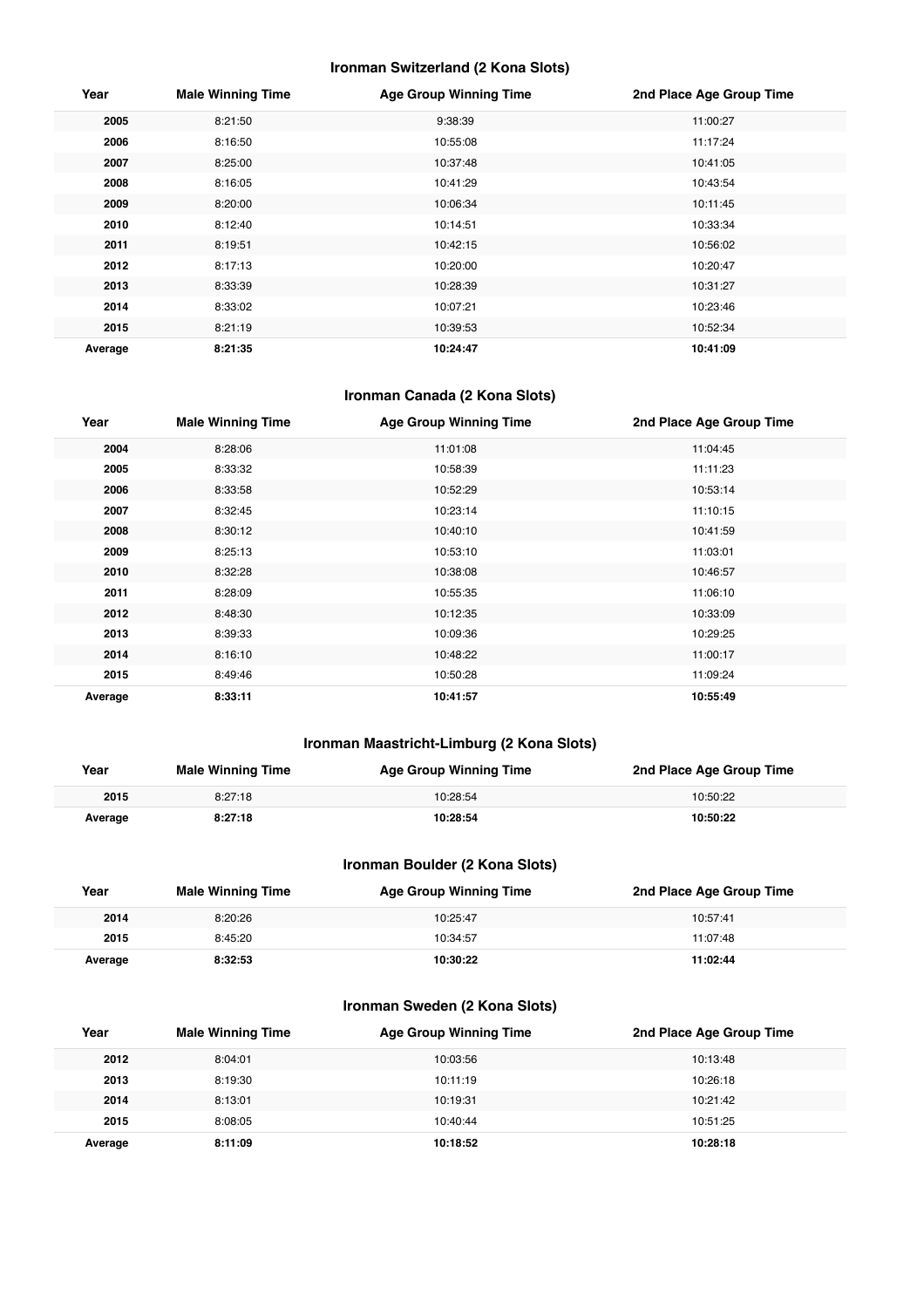#### **Ironman Copenhagen (1 Kona Slots)**

| Year    | <b>Male Winning Time</b> | <b>Age Group Winning Time</b> |
|---------|--------------------------|-------------------------------|
| 2013    | 8:12:41                  | 9:51:36                       |
| 2014    | 8:03:39                  | 9:52:40                       |
| 2015    | 8:14:56                  | 10:45:40                      |
| Average | 8:10:25                  | 10:09:58                      |

## **Ironman Coeur d'Alene (2 Kona Slots)**

| Year    | <b>Male Winning Time</b> | <b>Age Group Winning Time</b> | 2nd Place Age Group Time |
|---------|--------------------------|-------------------------------|--------------------------|
| 2003    | 8:40:59                  | 11:10:04                      | 11:24:19                 |
| 2005    | 8:23:29                  | 10:35:53                      | 11:22:46                 |
| 2006    | 9:07:05                  | 11:56:02                      | 12:05:30                 |
| 2007    | 8:33:32                  | 11:06:01                      | 11:16:30                 |
| 2008    | 8:34:22                  | 10:51:00                      | 11:09:42                 |
| 2009    | 8:32:12                  | 10:22:40                      | 10:50:06                 |
| 2010    | 8:24:40                  | 11:12:31                      | 11:46:17                 |
| 2011    | 8:19:48                  | 10:57:12                      | 10:57:29                 |
| 2012    | 8:32:29                  | 10:46:23                      | 11:01:05                 |
| 2013    | 8:17:31                  | 10:42:37                      | 11:06:57                 |
| 2014    | 8:25:44                  | 10:25:54                      | 10:50:50                 |
| 2015    | 8:20:35                  | 9:59:32                       | 13:00:53                 |
| Average | 8:31:02                  | 10:50:29                      | 11:24:22                 |

#### **Ironman Mont-Tremblant (2 Kona Slots)**

| Year    | <b>Male Winning Time</b> | <b>Age Group Winning Time</b> | 2nd Place Age Group Time |
|---------|--------------------------|-------------------------------|--------------------------|
| 2012    | 8:40:48                  | 10:20:38                      | 10:28:55                 |
| 2013    | 8:26:06                  | 10:30:25                      | 10:35:59                 |
| 2014    | 8:16:17                  | 10:30:21                      | 10:34:11                 |
| 2015    | 8:17:37                  | 9:55:57                       | 10:09:25                 |
| Average | 8:25:12                  | 10:19:20                      | 10:27:07                 |

Results from Ironman.com. Tables compiled by Russ Cox (russell.m.cox@gmail.com) for www.coachcox.co.uk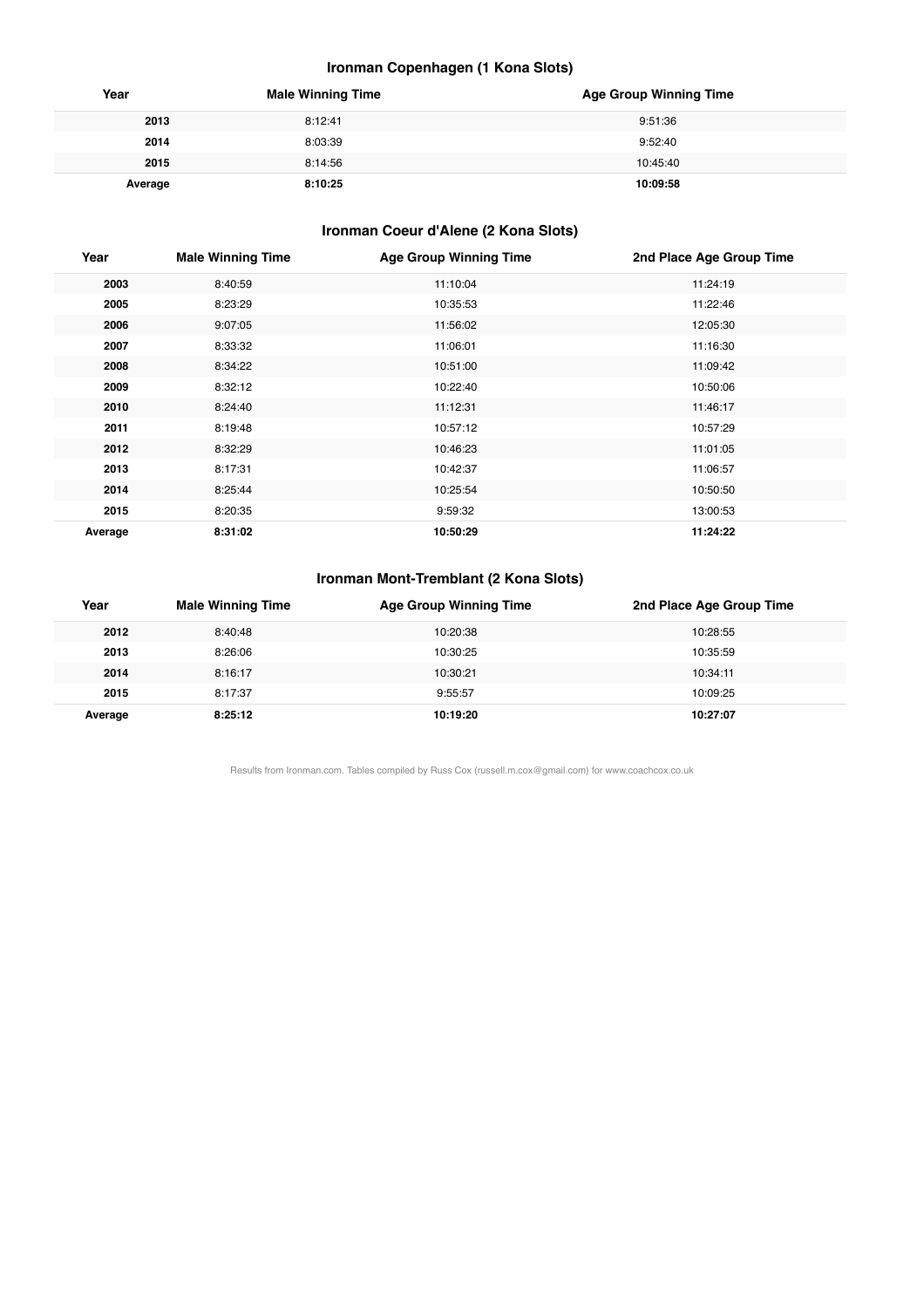## M55-59 Average Top 10 and Kona Qualifying Splits

#### **Ironman Vichy**

| <b>Position</b>               | <b>Average Swim</b> | <b>Average Bike</b> | <b>Average Run</b> | <b>Average Overall</b> |
|-------------------------------|---------------------|---------------------|--------------------|------------------------|
| <b>Male Winner</b>            | 0:54:34             | 4:31:24             | 2:52:34            | 8:23:49                |
| <b>1st Age Grouper</b>        | 1:02:30             | 5:39:53             | 3:47:26            | 10:40:41               |
| 2nd Age Grouper               | 1:07:28             | 5:36:13             | 3:54:45            | 10:46:34               |
| 3rd Age Grouper               | 1:01:37             | 5:27:00             | 4:11:27            | 10:47:34               |
| 4th Age Grouper               | 0:57:55             | 5:32:07             | 4:17:44            | 10:57:51               |
| 5th Age Grouper               | 1:14:02             | 5:34:07             | 4:08:58            | 11:06:03               |
| 6th Age Grouper               | 1:21:26             | 5:37:47             | 4:36:16            | 11:43:55               |
| 7th Age Grouper               | 1:21:24             | 5:56:53             | 4:12:45            | 11:44:19               |
| 8th Age Grouper               | 1:10:11             | 6:03:11             | 4:22:01            | 11:47:07               |
| 9th Age Grouper               | 1:19:27             | 6:07:27             | 4:11:55            | 11:49:50               |
| 10th Age Grouper              | 1:20:20             | 5:50:49             | 4:26:40            | 11:57:13               |
| <b>Kona Qualifier Average</b> | 1:04:59             | 5:38:03             | 3:51:05            | 10:43:37               |
| Top 10 Age Grouper Average    | 1:11:38             | 5:44:32             | 4:12:59            | 11:20:06               |

#### **Ironman Muskoka**

| <b>Position</b>               | <b>Average Swim</b> | <b>Average Bike</b> | <b>Average Run</b> | <b>Average Overall</b> |
|-------------------------------|---------------------|---------------------|--------------------|------------------------|
| <b>Male Winner</b>            | 0:59:23             | 5:06:21             | 3:07:48            | 9:19:28                |
| <b>1st Age Grouper</b>        | 1:14:17             | 5:27:07             | 3:39:29            | 10:29:00               |
| 2nd Age Grouper               | 1:17:11             | 5:51:54             | 3:57:27            | 11:16:40               |
| 3rd Age Grouper               | 1:05:43             | 5:42:59             | 4:15:58            | 11:18:51               |
| 4th Age Grouper               | 1:19:36             | 6:11:02             | 3:58:31            | 11:37:44               |
| 5th Age Grouper               | 1:22:42             | 6:15:21             | 3:56:08            | 11:44:32               |
| 6th Age Grouper               | 1:14:22             | 6:16:48             | 4:05:34            | 11:51:49               |
| 7th Age Grouper               | 1:06:52             | 5:34:45             | 5:15:00            | 12:04:44               |
| 8th Age Grouper               | 1:06:17             | 6:07:46             | 4:40:09            | 12:07:10               |
| 9th Age Grouper               | 1:00:52             | 5:49:20             | 4:57:05            | 12:08:21               |
| 10th Age Grouper              | 1:03:55             | 6:15:22             | 4:36:05            | 12:11:59               |
| <b>Kona Qualifier Average</b> | 1:12:23             | 5:40:40             | 3:57:38            | 11:01:30               |
| Top 10 Age Grouper Average    | 1:11:10             | 5:57:14             | 4:20:08            | 11:41:05               |

#### **Ironman Wisconsin**

| <b>Position</b>               | <b>Average Swim</b> | <b>Average Bike</b> | <b>Average Run</b> | <b>Average Overall</b> |
|-------------------------------|---------------------|---------------------|--------------------|------------------------|
| <b>Male Winner</b>            | 0:52:46             | 4:47:32             | 3:01:25            | 8:48:13                |
| <b>1st Age Grouper</b>        | 1:06:39             | 5:41:57             | 3:59:06            | 11:00:27               |
| 2nd Age Grouper               | 1:12:05             | 5:45:19             | 4:12:25            | 11:22:55               |
| 3rd Age Grouper               | 1:12:32             | 5:52:15             | 4:14:29            | 11:33:42               |
| 4th Age Grouper               | 1:16:12             | 6:00:38             | 4:14:24            | 11:45:02               |
| 5th Age Grouper               | 1:21:38             | 5:56:33             | 4:23:08            | 11:58:10               |
| 6th Age Grouper               | 1:16:59             | 6:03:18             | 4:29:55            | 12:04:55               |
| 7th Age Grouper               | 1:25:48             | 6:06:28             | 4:24:10            | 12:12:41               |
| 8th Age Grouper               | 1:23:03             | 6:06:02             | 4:36:00            | 12:20:42               |
| 9th Age Grouper               | 1:20:47             | 6:11:47             | 4:40:59            | 12:29:11               |
| 10th Age Grouper              | 1:17:15             | 6:13:13             | 4:53:18            | 12:40:41               |
| <b>Kona Qualifier Average</b> | 1:09:22             | 5:43:38             | 4:05:45            | 11:11:41               |
| Top 10 Age Grouper Average    | 1:17:18             | 5:59:45             | 4:24:47            | 11:56:50               |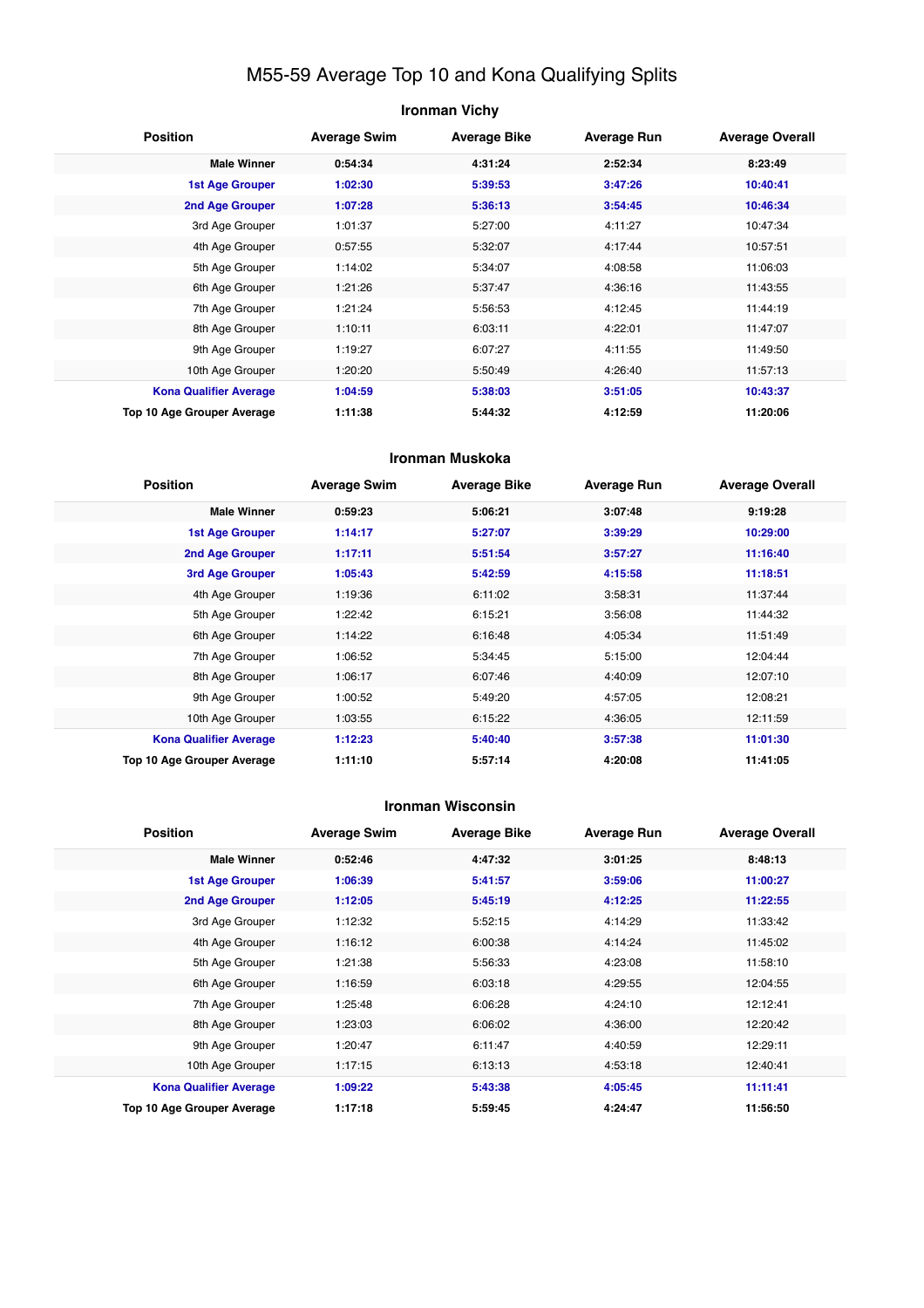#### **Ironman Wales**

| <b>Position</b>               | <b>Average Swim</b> | <b>Average Bike</b> | <b>Average Run</b> | <b>Average Overall</b> |
|-------------------------------|---------------------|---------------------|--------------------|------------------------|
| <b>Male Winner</b>            | 0:49:20             | 5:08:59             | 2:56:04            | 9:02:14                |
| <b>1st Age Grouper</b>        | 1:10:18             | 6:00:30             | 3:47:35            | 11:15:15               |
| 2nd Age Grouper               | 1:07:20             | 6:21:15             | 4:03:24            | 11:52:36               |
| 3rd Age Grouper               | 1:10:36             | 6:19:18             | 4:18:19            | 12:04:46               |
| 4th Age Grouper               | 1:12:54             | 6:25:37             | 4:17:02            | 12:12:00               |
| 5th Age Grouper               | 1:12:22             | 6:33:40             | 4:14:10            | 12:18:59               |
| 6th Age Grouper               | 1:09:57             | 6:45:58             | 4:13:21            | 12:28:00               |
| 7th Age Grouper               | 1:11:36             | 6:40:13             | 4:23:37            | 12:34:09               |
| 8th Age Grouper               | 1:18:12             | 6:38:30             | 4:28:46            | 12:49:22               |
| 9th Age Grouper               | 1:18:38             | 6:53:30             | 4:30:52            | 13:04:50               |
| 10th Age Grouper              | 1:17:36             | 6:56:30             | 4:33:03            | 13:09:08               |
| <b>Kona Qualifier Average</b> | 1:08:49             | 6:10:52             | 3:55:30            | 11:33:56               |
| Top 10 Age Grouper Average    | 1:12:57             | 6:33:30             | 4:17:01            | 12:22:54               |

#### **Ironman Lake Tahoe**

| <b>Position</b>               | <b>Average Swim</b> | <b>Average Bike</b> | <b>Average Run</b> | <b>Average Overall</b> |
|-------------------------------|---------------------|---------------------|--------------------|------------------------|
| <b>Male Winner</b>            | 0:56:06             | 5:02:47             | 3:11:51            | 9:17:18                |
| <b>1st Age Grouper</b>        | 1:09:36             | 5:38:51             | 3:55:05            | 11:03:04               |
| 2nd Age Grouper               | 1:08:17             | 6:05:21             | 4:04:01            | 11:36:37               |
| 3rd Age Grouper               | 1:08:22             | 6:10:46             | 4:08:32            | 11:46:13               |
| 4th Age Grouper               | 1:04:38             | 6:03:00             | 4:31:50            | 11:55:55               |
| 5th Age Grouper               | 1:00:15             | 6:25:21             | 4:29:09            | 12:10:37               |
| 6th Age Grouper               | 1:06:40             | 6:39:27             | 4:17:43            | 12:21:16               |
| 7th Age Grouper               | 1:14:23             | 6:09:12             | 4:53:39            | 12:35:11               |
| 8th Age Grouper               | 1:23:35             | 6:13:15             | 4:49:33            | 12:49:28               |
| 9th Age Grouper               | 1:23:19             | 6:44:49             | 4:29:54            | 12:59:57               |
| 10th Age Grouper              | 1:24:12             | 6:39:39             | 4:44:55            | 13:14:46               |
| <b>Kona Qualifier Average</b> | 1:08:56             | 5:52:06             | 3:59:33            | 11:19:50               |
| Top 10 Age Grouper Average    | 1:12:19             | 6:16:58             | 4:26:26            | 12:15:18               |

#### **Ironman Mallorca**

| <b>Position</b>               | <b>Average Swim</b> | <b>Average Bike</b> | <b>Average Run</b> | <b>Average Overall</b> |
|-------------------------------|---------------------|---------------------|--------------------|------------------------|
| <b>Male Winner</b>            | 0:47:41             | 4:41:48             | 2:51:33            | 8:25:42                |
| <b>1st Age Grouper</b>        | 1:04:24             | 5:19:21             | 3:37:18            | 10:09:24               |
| 2nd Age Grouper               | 1:09:39             | 5:27:49             | 3:38:26            | 10:23:37               |
| 3rd Age Grouper               | 1:10:44             | 5:25:30             | 3:41:56            | 10:26:18               |
| 4th Age Grouper               | 1:00:49             | 5:28:48             | 3:50:30            | 10:29:47               |
| 5th Age Grouper               | 1:09:53             | 5:25:33             | 3:46:36            | 10:31:47               |
| 6th Age Grouper               | 1:08:47             | 5:29:53             | 3:47:14            | 10:36:41               |
| 7th Age Grouper               | 1:02:57             | 5:34:57             | 3:51:29            | 10:41:08               |
| 8th Age Grouper               | 1:15:06             | 5:31:07             | 3:47:40            | 10:43:57               |
| 9th Age Grouper               | 1:13:54             | 5:32:38             | 3:51:37            | 10:50:32               |
| 10th Age Grouper              | 1:11:51             | 5:32:18             | 3:57:46            | 10:52:21               |
| <b>Kona Qualifier Average</b> | 1:07:01             | 5:23:35             | 3:37:52            | 10:16:30               |
| Top 10 Age Grouper Average    | 1:08:48             | 5:28:47             | 3:47:03            | 10:34:33               |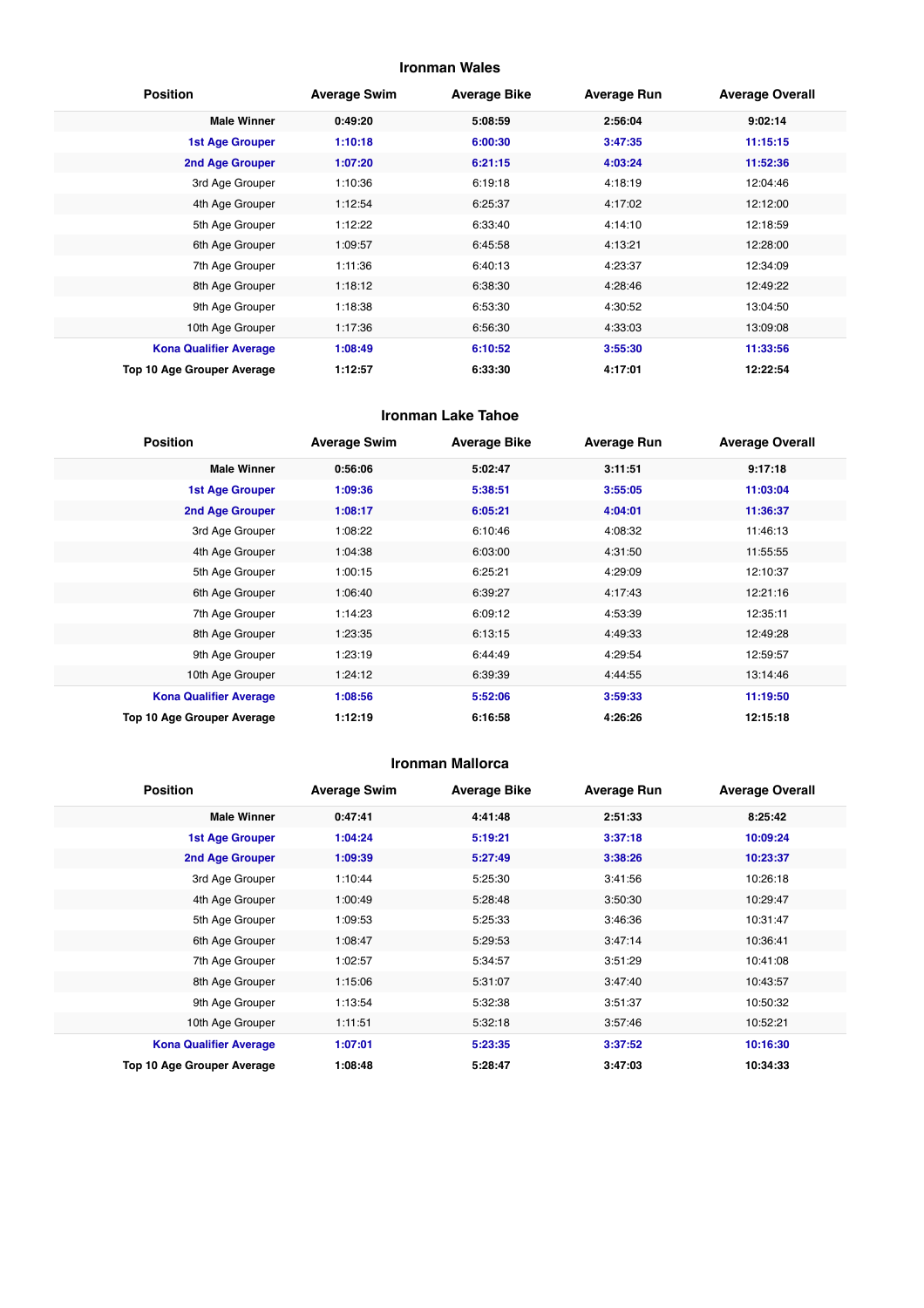#### **Ironman Chattanooga**

| <b>Position</b>               | <b>Average Swim</b> | <b>Average Bike</b> | <b>Average Run</b> | <b>Average Overall</b> |
|-------------------------------|---------------------|---------------------|--------------------|------------------------|
| <b>Male Winner</b>            | 0:42:50             | 4:33:53             | 2:49:16            | 8:10:32                |
| <b>1st Age Grouper</b>        | 0:56:43             | 5:21:59             | 3:46:44            | 10:14:48               |
| 2nd Age Grouper               | 0:54:12             | 5:30:54             | 4:14:10            | 10:50:11               |
| 3rd Age Grouper               | 0:56:29             | 5:36:01             | 4:13:02            | 10:57:01               |
| 4th Age Grouper               | 0:54:08             | 5:35:24             | 4:17:39            | 10:59:12               |
| 5th Age Grouper               | 1:01:39             | 5:38:27             | 4:25:26            | 11:15:57               |
| 6th Age Grouper               | 1:03:55             | 5:51:45             | 4:14:48            | 11:23:20               |
| 7th Age Grouper               | 0:57:46             | 5:44:09             | 4:30:48            | 11:25:02               |
| 8th Age Grouper               | 1:02:31             | 5:56:07             | 4:19:06            | 11:27:33               |
| 9th Age Grouper               | 0:58:06             | 5:43:28             | 4:36:10            | 11:30:39               |
| 10th Age Grouper              | 0:58:35             | 5:38:43             | 4:45:36            | 11:35:21               |
| <b>Kona Qualifier Average</b> | 0:55:27             | 5:26:26             | 4:00:27            | 10:32:29               |
| Top 10 Age Grouper Average    | 0:58:24             | 5:39:41             | 4:20:21            | 11:09:54               |

#### **Ironman Barcelona**

| <b>Position</b>               | <b>Average Swim</b> | <b>Average Bike</b> | <b>Average Run</b> | <b>Average Overall</b> |
|-------------------------------|---------------------|---------------------|--------------------|------------------------|
| <b>Male Winner</b>            | 0:50:00             | 4:25:29             | 2:44:56            | 8:03:16                |
| <b>1st Age Grouper</b>        | 1:04:09             | 4:53:55             | 3:32:04            | 9:35:29                |
| 2nd Age Grouper               | 1:09:11             | 4:47:31             | 3:54:41            | 9:57:26                |
| 3rd Age Grouper               | 1:07:56             | 5:00:49             | 3:48:15            | 10:02:48               |
| 4th Age Grouper               | 1:07:54             | 4:49:48             | 4:04:13            | 10:07:14               |
| 5th Age Grouper               | 1:05:55             | 4:59:07             | 4:05:07            | 10:16:08               |
| 6th Age Grouper               | 1:12:49             | 5:03:43             | 4:02:07            | 10:25:14               |
| 7th Age Grouper               | 1:09:44             | 5:03:30             | 4:09:08            | 10:30:10               |
| 8th Age Grouper               | 1:12:47             | 5:02:15             | 4:12:44            | 10:35:36               |
| 9th Age Grouper               | 1:21:16             | 5:16:12             | 4:04:57            | 10:50:15               |
| 10th Age Grouper              | 1:15:29             | 5:16:39             | 4:11:14            | 10:50:45               |
| <b>Kona Qualifier Average</b> | 1:06:40             | 4:50:43             | 3:43:22            | 9:46:28                |
| Top 10 Age Grouper Average    | 1:10:43             | 5:01:21             | 4:00:27            | 10:19:06               |

## **Ironman World Championship**

| <b>Position</b>               | <b>Average Swim</b> | <b>Average Bike</b> | <b>Average Run</b> | <b>Average Overall</b> |
|-------------------------------|---------------------|---------------------|--------------------|------------------------|
| <b>Male Winner</b>            | 0:52:20             | 4:31:38             | 2:50:49            | 8:19:02                |
| <b>1st Age Grouper</b>        | 1:09:14             | 5:14:18             | 3:30:51            | 10:02:04               |
| 2nd Age Grouper               | 1:09:36             | 5:25:30             | 3:40:11            | 10:23:53               |
| 3rd Age Grouper               | 1:12:35             | 5:30:05             | 3:39:51            | 10:30:14               |
| 4th Age Grouper               | 1:13:17             | 5:28:00             | 3:46:26            | 10:35:36               |
| 5th Age Grouper               | 1:13:21             | 5:32:14             | 3:48:42            | 10:43:56               |
| 6th Age Grouper               | 1:08:48             | 5:35:31             | 3:56:56            | 10:50:26               |
| 7th Age Grouper               | 1:15:42             | 5:42:16             | 3:49:22            | 10:56:18               |
| 8th Age Grouper               | 1:15:27             | 5:44:02             | 3:51:54            | 10:59:56               |
| 9th Age Grouper               | 1:13:22             | 5:43:37             | 3:56:08            | 11:03:01               |
| 10th Age Grouper              | 1:17:26             | 5:47:24             | 3:52:21            | 11:06:43               |
| <b>Kona Qualifier Average</b> | 1:09:14             | 5:14:18             | 3:30:51            | 10:02:04               |
| Top 10 Age Grouper Average    | 1:12:53             | 5:34:18             | 3:47:16            | 10:43:13               |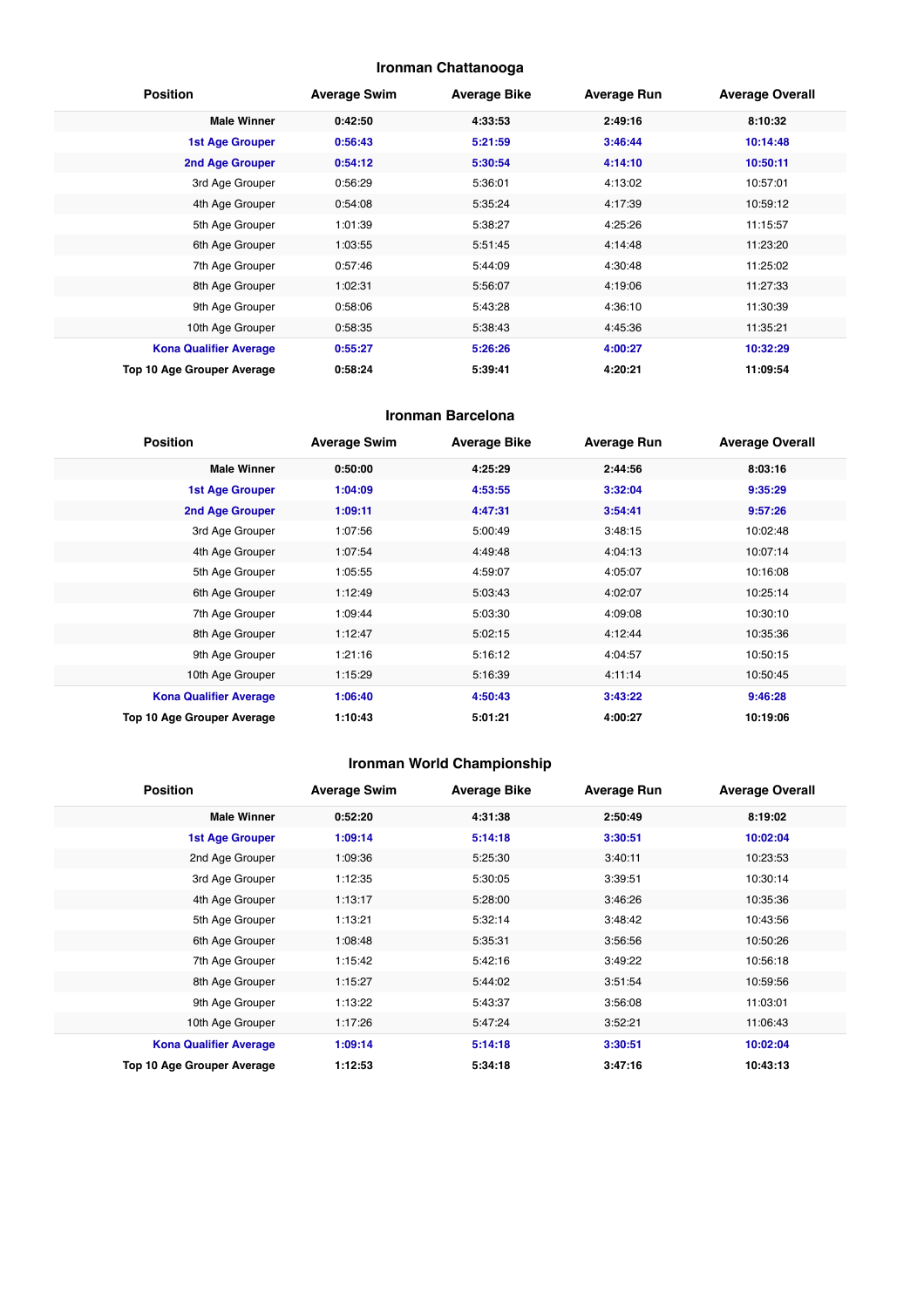#### **Ironman Louisville**

| <b>Position</b>               | <b>Average Swim</b> | <b>Average Bike</b> | <b>Average Run</b> | <b>Average Overall</b> |
|-------------------------------|---------------------|---------------------|--------------------|------------------------|
| <b>Male Winner</b>            | 0:52:21             | 4:38:36             | 2:57:00            | 8:32:37                |
| <b>1st Age Grouper</b>        | 1:02:54             | 5:30:48             | 4:00:22            | 10:43:37               |
| 2nd Age Grouper               | 1:10:10             | 5:26:52             | 4:12:32            | 11:00:28               |
| 3rd Age Grouper               | 1:10:24             | 5:40:37             | 4:04:38            | 11:07:47               |
| 4th Age Grouper               | 1:14:51             | 5:35:25             | 4:19:59            | 11:21:51               |
| 5th Age Grouper               | 1:12:58             | 5:45:07             | 4:23:54            | 11:34:07               |
| 6th Age Grouper               | 1:21:03             | 5:49:27             | 4:22:47            | 11:44:53               |
| 7th Age Grouper               | 1:16:53             | 5:50:49             | 4:33:24            | 11:56:38               |
| 8th Age Grouper               | 1:16:26             | 5:57:22             | 4:41:38            | 12:09:31               |
| 9th Age Grouper               | 1:15:11             | 5:52:22             | 4:50:56            | 12:14:29               |
| 10th Age Grouper              | 1:17:53             | 5:56:19             | 4:56:48            | 12:25:14               |
| <b>Kona Qualifier Average</b> | 1:06:32             | 5:28:50             | 4:06:27            | 10:52:02               |
| Top 10 Age Grouper Average    | 1:13:52             | 5:44:31             | 4:26:42            | 11:37:51               |

#### **Ironman Maryland**

| <b>Position</b>               | <b>Average Swim</b> | <b>Average Bike</b> | <b>Average Run</b> | <b>Average Overall</b> |
|-------------------------------|---------------------|---------------------|--------------------|------------------------|
| <b>Male Winner</b>            | 0:53:10             | 4:40:10             | 3:05:37            | 8:44:50                |
| <b>1st Age Grouper</b>        | 1:03:17             | 5:05:58             | 4:09:12            | 10:26:52               |
| 2nd Age Grouper               | 1:05:02             | 5:20:32             | 3:58:36            | 10:34:07               |
| 3rd Age Grouper               | 1:07:06             | 5:23:45             | 4:02:20            | 10:43:42               |
| 4th Age Grouper               | 1:06:55             | 5:24:20             | 4:09:30            | 10:56:55               |
| 5th Age Grouper               | 1:17:49             | 5:34:46             | 3:52:38            | 11:03:27               |
| 6th Age Grouper               | 1:08:54             | 5:20:52             | 4:29:52            | 11:10:47               |
| 7th Age Grouper               | 1:06:41             | 5:47:07             | 4:15:31            | 11:23:05               |
| 8th Age Grouper               | 1:12:50             | 5:50:16             | 4:06:11            | 11:25:32               |
| 9th Age Grouper               | 1:06:28             | 5:52:22             | 4:17:20            | 11:32:39               |
| 10th Age Grouper              | 1:10:17             | 5:41:12             | 4:33:07            | 11:37:07               |
| <b>Kona Qualifier Average</b> | 1:04:10             | 5:13:15             | 4:03:54            | 10:30:29               |
| Top 10 Age Grouper Average    | 1:08:32             | 5:32:07             | 4:11:25            | 11:05:25               |

#### **Ironman Los Cabos**

| <b>Position</b>               | <b>Average Swim</b> | <b>Average Bike</b> | <b>Average Run</b> | <b>Average Overall</b> |
|-------------------------------|---------------------|---------------------|--------------------|------------------------|
| <b>Male Winner</b>            | 0:50:33             | 4:38:43             | 2:53:22            | 8:26:31                |
| <b>1st Age Grouper</b>        | 1:14:01             | 6:22:56             |                    | 10:02:42               |
| 2nd Age Grouper               | 1:03:13             | 5:38:46             | 3:52:39            | 10:41:51               |
| 3rd Age Grouper               | 1:03:17             | 5:35:42             | 4:08:17            | 10:54:12               |
| 4th Age Grouper               | 1:01:45             | 5:43:11             | 4:20:20            | 11:12:40               |
| 5th Age Grouper               | 1:09:15             | 5:58:11             | 4:00:49            | 11:18:43               |
| 6th Age Grouper               | 1:18:13             | 5:48:58             | 4:13:59            | 11:31:35               |
| 7th Age Grouper               | 1:11:12             | 6:11:41             | 4:17:57            | 11:48:59               |
| 8th Age Grouper               | 1:03:25             | 6:02:53             | 4:45:52            | 12:01:09               |
| 9th Age Grouper               | 1:18:46             | 6:05:56             | 4:50:32            | 12:27:52               |
| 10th Age Grouper              | 1:19:41             | 6:35:00             | 4:32:18            | 12:39:05               |
| <b>Kona Qualifier Average</b> | 1:08:37             | 6:00:51             | 1:56:19            | 10:22:16               |
| Top 10 Age Grouper Average    | 1:10:16             | 6:00:19             | 3:54:16            | 11:27:53               |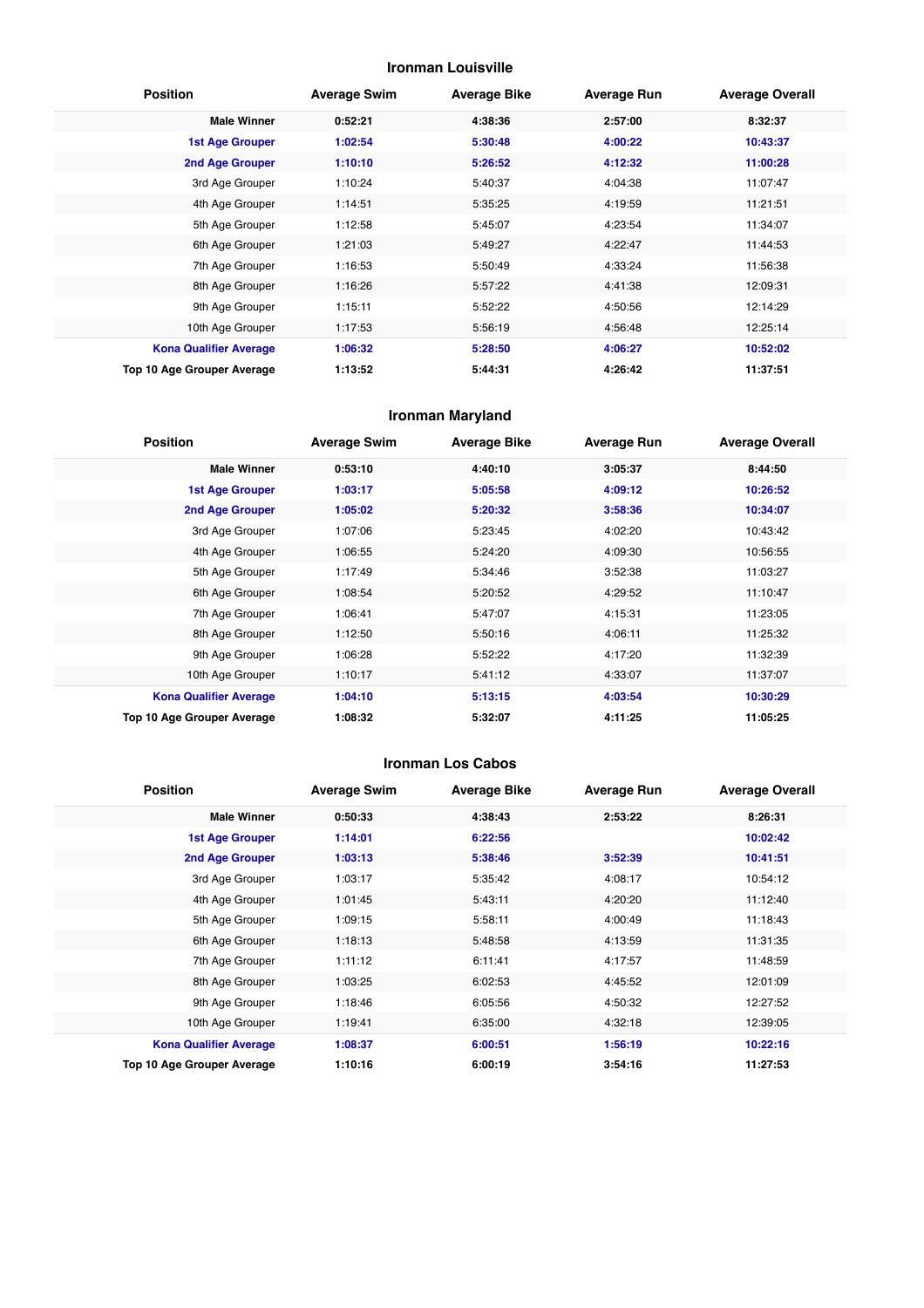#### **Ironman Florida**

| <b>Position</b>               | <b>Average Swim</b> | <b>Average Bike</b> | <b>Average Run</b> | <b>Average Overall</b> |
|-------------------------------|---------------------|---------------------|--------------------|------------------------|
| <b>Male Winner</b>            | 0:51:09             | 4:27:24             | 2:54:25            | 8:12:58                |
| <b>1st Age Grouper</b>        | 1:00:21             | 5:09:53             | 3:47:57            | 10:06:56               |
| 2nd Age Grouper               | 1:00:22             | 5:14:28             | 3:54:54            | 10:18:46               |
| 3rd Age Grouper               | 1:01:40             | 5:23:50             | 4:00:20            | 10:35:14               |
| 4th Age Grouper               | 1:08:51             | 5:23:42             | 4:04:08            | 10:47:09               |
| 5th Age Grouper               | 1:06:16             | 5:29:27             | 4:07:22            | 10:54:53               |
| 6th Age Grouper               | 1:06:43             | 5:28:39             | 4:14:07            | 11:01:38               |
| 7th Age Grouper               | 1:13:06             | 5:37:54             | 4:05:18            | 11:08:25               |
| 8th Age Grouper               | 1:08:28             | 5:31:31             | 4:23:55            | 11:16:23               |
| 9th Age Grouper               | 1:06:54             | 5:34:34             | 4:26:24            | 11:21:12               |
| 10th Age Grouper              | 1:06:39             | 5:43:55             | 4:23:26            | 11:30:07               |
| <b>Kona Qualifier Average</b> | 1:00:48             | 5:16:04             | 3:54:24            | 10:20:19               |
| Top 10 Age Grouper Average    | 1:05:56             | 5:27:47             | 4:08:47            | 10:54:04               |

#### **Ironman Fortaleza**

| <b>Position</b>               | <b>Average Swim</b> | <b>Average Bike</b> | <b>Average Run</b> | <b>Average Overall</b> |
|-------------------------------|---------------------|---------------------|--------------------|------------------------|
| <b>Male Winner</b>            | 0:52:20             | 4:32:09             | 3:02:22            | 8:30:15                |
| <b>1st Age Grouper</b>        | 1:13:45             | 5:39:37             | 4:38:31            | 11:37:03               |
| 2nd Age Grouper               | 1:32:08             | 6:23:52             | 4:04:35            | 12:12:29               |
| 3rd Age Grouper               | 1:31:17             | 5:52:32             | 4:57:56            | 12:38:36               |
| 4th Age Grouper               | 1:24:54             | 5:59:38             | 5:10:46            | 12:47:12               |
| 5th Age Grouper               | 1:29:06             | 6:01:10             | 5:21:49            | 13:02:58               |
| 6th Age Grouper               | 1:33:56             | 6:43:21             | 4:51:36            | 13:21:30               |
| 7th Age Grouper               | 1:29:11             | 6:08:03             | 5:30:21            | 13:22:59               |
| 8th Age Grouper               | 1:29:24             | 6:29:26             | 5:06:56            | 13:36:46               |
| 9th Age Grouper               | 1:34:49             | 6:49:44             | 5:14:22            | 13:57:03               |
| 10th Age Grouper              | 1:47:49             | 6:47:51             | 5:12:06            | 13:59:14               |
| <b>Kona Qualifier Average</b> | 1:22:56             | 6:01:44             | 4:21:33            | 11:54:46               |
| Top 10 Age Grouper Average    | 1:30:37             | 6:17:31             | 5:00:53            | 13:03:35               |

#### **Ironman Malaysia**

| <b>Position</b>               | <b>Average Swim</b> | <b>Average Bike</b> | <b>Average Run</b> | <b>Average Overall</b> |
|-------------------------------|---------------------|---------------------|--------------------|------------------------|
| <b>Male Winner</b>            | 0:49:49             | 4:40:31             | 3:05:37            | 8:41:53                |
| 1st Age Grouper               | 1:08:42             | 5:26:36             | 4:01:41            | 10:46:08               |
| 2nd Age Grouper               | 1:18:26             | 6:08:48             | 4:11:42            | 11:48:50               |
| 3rd Age Grouper               | 1:12:51             | 5:58:25             | 4:30:25            | 11:50:47               |
| 4th Age Grouper               | 1:17:36             | 6:11:51             | 4:15:57            | 11:58:21               |
| 5th Age Grouper               | 1:17:49             | 6:11:43             | 4:14:12            | 11:59:33               |
| 6th Age Grouper               | 1:31:47             | 6:07:54             | 4:11:45            | 12:00:05               |
| 7th Age Grouper               | 1:21:37             | 6:16:37             | 4:07:47            | 12:07:42               |
| 8th Age Grouper               | 1:29:27             | 6:11:43             | 4:36:52            | 12:34:18               |
| 9th Age Grouper               | 1:13:50             | 6:16:39             | 4:57:29            | 12:43:33               |
| 10th Age Grouper              | 1:18:14             | 6:02:56             | 5:14:58            | 12:47:18               |
| <b>Kona Qualifier Average</b> | 1:13:34             | 5:47:42             | 4:06:41            | 11:17:29               |
| Top 10 Age Grouper Average    | 1:19:01             | 6:05:19             | 4:26:16            | 12:03:39               |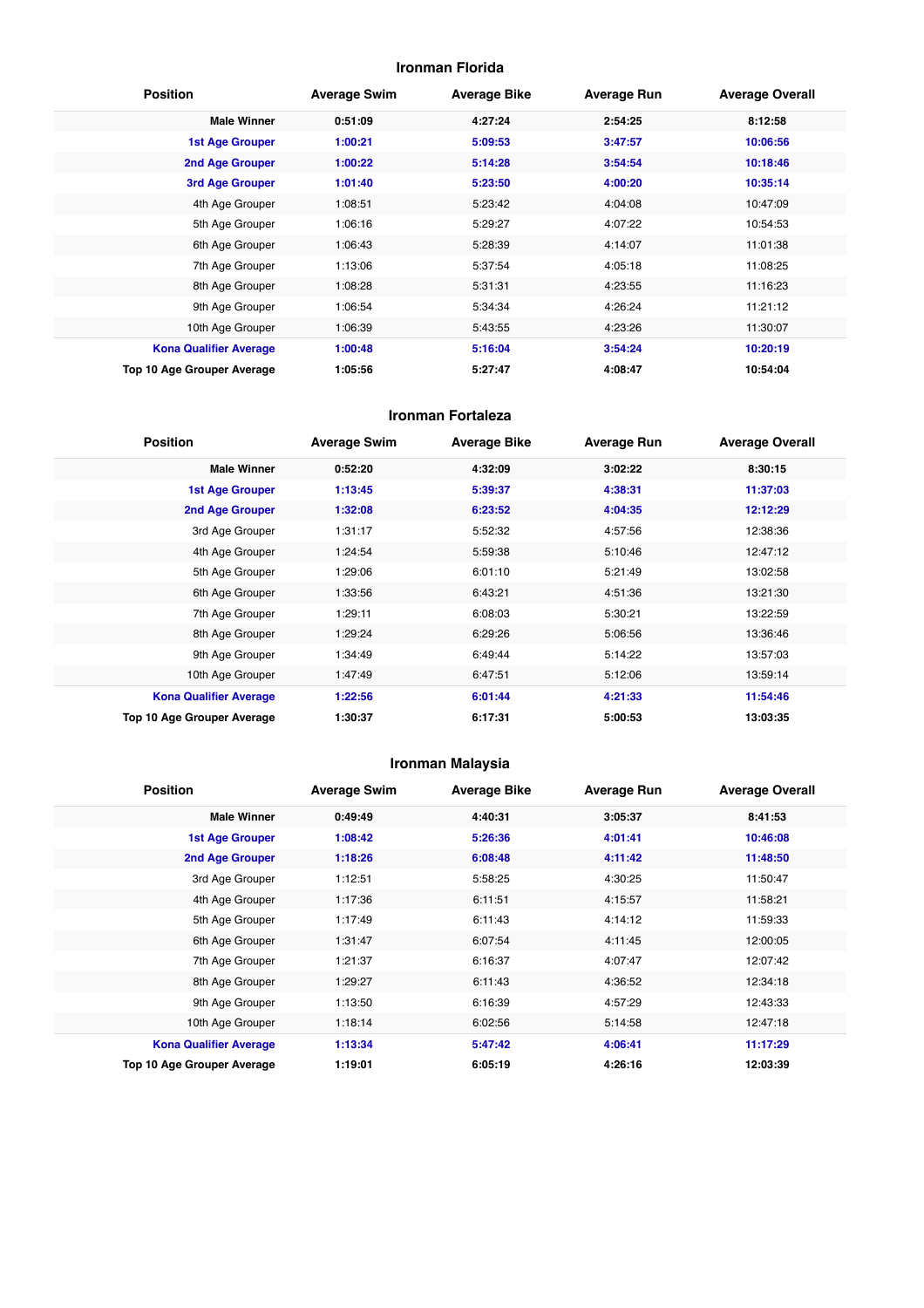#### **Ironman Arizona**

| <b>Position</b>               | <b>Average Swim</b> | <b>Average Bike</b> | <b>Average Run</b> | <b>Average Overall</b> |
|-------------------------------|---------------------|---------------------|--------------------|------------------------|
| <b>Male Winner</b>            | 0:50:41             | 4:29:35             | 2:49:35            | 8:13:52                |
| <b>1st Age Grouper</b>        | 1:09:19             | 5:19:08             | 3:53:17            | 10:31:02               |
| 2nd Age Grouper               | 1:08:38             | 5:26:19             | 4:05:24            | 10:48:46               |
| 3rd Age Grouper               | 1:11:14             | 5:29:59             | 4:08:41            | 11:00:22               |
| 4th Age Grouper               | 1:13:07             | 5:32:02             | 4:22:35            | 11:18:27               |
| 5th Age Grouper               | 1:11:40             | 5:41:16             | 4:15:52            | 11:19:58               |
| 6th Age Grouper               | 1:14:47             | 5:44:29             | 4:23:46            | 11:35:18               |
| 7th Age Grouper               | 1:10:44             | 5:42:08             | 4:35:23            | 11:39:25               |
| 8th Age Grouper               | 1:14:19             | 5:51:32             | 4:26:07            | 11:43:58               |
| 9th Age Grouper               | 1:15:39             | 5:54:18             | 4:36:44            | 12:00:39               |
| 10th Age Grouper              | 1:10:30             | 5:46:03             | 4:54:23            | 12:01:39               |
| <b>Kona Qualifier Average</b> | 1:09:05             | 5:23:49             | 3:58:10            | 10:40:03               |
| Top 10 Age Grouper Average    | 1:12:09             | 5:39:58             | 4:22:38            | 11:25:53               |

#### **Ironman Cozumel**

| <b>Position</b>               | <b>Average Swim</b> | <b>Average Bike</b> | <b>Average Run</b> | <b>Average Overall</b> |
|-------------------------------|---------------------|---------------------|--------------------|------------------------|
| <b>Male Winner</b>            | 0:49:06             | 4:38:56             | 2:53:19            | 8:12:56                |
| <b>1st Age Grouper</b>        | 1:04:09             | 5:34:33             | 4:04:16            | 10:42:31               |
| 2nd Age Grouper               | 1:07:05             | 6:01:46             | 3:23:30            | 10:57:34               |
| 3rd Age Grouper               | 1:00:22             | 5:42:12             | 4:20:16            | 11:10:57               |
| 4th Age Grouper               | 0:53:29             | 4:46:52             | 5:31:00            | 11:19:15               |
| 5th Age Grouper               | 0:57:41             | 6:07:32             | 4:15:24            | 11:30:27               |
| 6th Age Grouper               | 1:14:47             | 5:50:32             | 4:25:49            | 11:42:15               |
| 7th Age Grouper               | 1:13:54             | 5:59:27             | 4:27:24            | 11:51:56               |
| 8th Age Grouper               | 1:13:41             | 5:57:12             | 4:37:24            | 11:58:58               |
| 9th Age Grouper               | 1:11:19             | 5:50:10             | 6:06:39            | 12:08:36               |
| 10th Age Grouper              | 1:13:48             | 6:03:29             | 4:44:41            | 12:15:00               |
| <b>Kona Qualifier Average</b> | 1:05:37             | 5:48:10             | 3:43:53            | 10:50:03               |
| Top 10 Age Grouper Average    | 1:07:01             | 5:47:23             | 4:35:38            | 11:33:45               |

#### **Ironman Western Australia**

| <b>Position</b>               | <b>Average Swim</b> | <b>Average Bike</b> | <b>Average Run</b> | <b>Average Overall</b> |
|-------------------------------|---------------------|---------------------|--------------------|------------------------|
| <b>Male Winner</b>            | 0:49:56             | 4:31:17             | 2:50:16            | 8:13:36                |
| <b>1st Age Grouper</b>        | 1:06:36             | 5:14:53             | 3:44:22            | 10:10:03               |
| 2nd Age Grouper               | 1:10:08             | 5:26:12             | 3:52:20            | 10:32:58               |
| 3rd Age Grouper               | 1:09:23             | 5:30:26             | 4:05:40            | 10:49:40               |
| 4th Age Grouper               | 1:10:54             | 5:37:43             | 4:12:18            | 11:06:54               |
| 5th Age Grouper               | 1:09:01             | 5:40:32             | 4:23:06            | 11:17:59               |
| 6th Age Grouper               | 1:14:40             | 5:46:01             | 4:20:11            | 11:27:17               |
| 7th Age Grouper               | 1:15:26             | 6:00:18             | 4:20:28            | 11:43:29               |
| 8th Age Grouper               | 1:12:34             | 5:44:32             | 4:51:07            | 11:54:37               |
| 9th Age Grouper               | 1:17:05             | 5:55:42             | 4:42:19            | 12:02:01               |
| 10th Age Grouper              | 1:14:42             | 5:50:09             | 4:59:57            | 12:12:12               |
| <b>Kona Qualifier Average</b> | 1:08:22             | 5:20:33             | 3:48:21            | 10:21:31               |
| Top 10 Age Grouper Average    | 1:12:03             | 5:40:39             | 4:21:11            | 11:19:43               |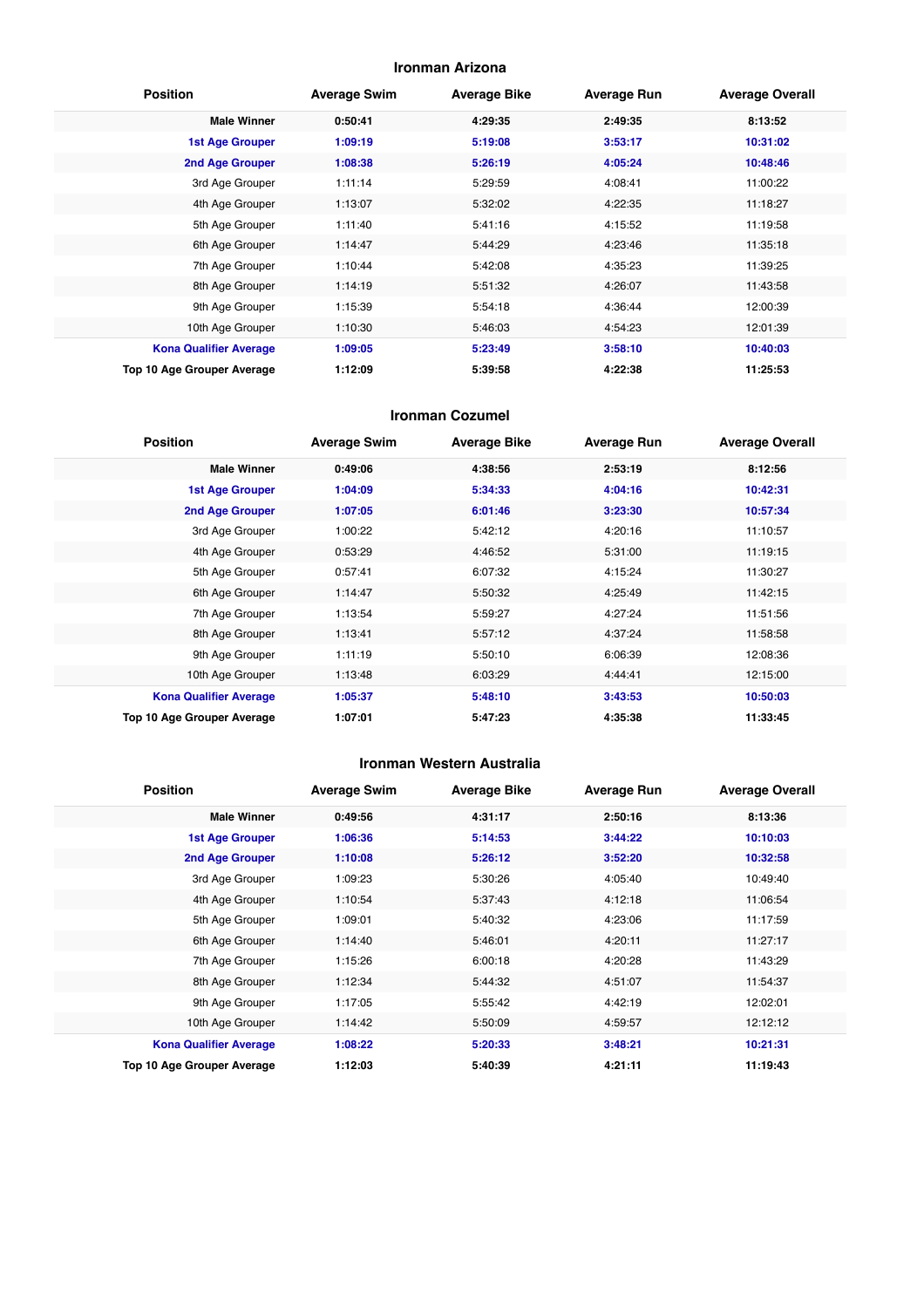#### **Ironman New Zealand**

| <b>Position</b>               | <b>Average Swim</b> | <b>Average Bike</b> | <b>Average Run</b> | <b>Average Overall</b> |
|-------------------------------|---------------------|---------------------|--------------------|------------------------|
| <b>Male Winner</b>            | 0:48:04             | 4:41:22             | 2:48:44            | 8:22:46                |
| <b>1st Age Grouper</b>        | 1:03:51             | 5:30:19             | 3:53:53            | 10:37:47               |
| 2nd Age Grouper               | 1:08:30             | 5:40:11             | 3:58:44            | 10:56:25               |
| 3rd Age Grouper               | 1:07:21             | 5:51:45             | 4:00:39            | 11:08:57               |
| 4th Age Grouper               | 1:07:22             | 5:49:32             | 4:13:28            | 11:20:39               |
| 5th Age Grouper               | 1:14:33             | 5:49:54             | 4:14:09            | 11:30:16               |
| 6th Age Grouper               | 1:07:35             | 5:57:08             | 4:20:39            | 11:38:15               |
| 7th Age Grouper               | 1:14:11             | 5:58:41             | 4:25:25            | 11:48:57               |
| 8th Age Grouper               | 1:12:53             | 6:03:45             | 4:32:17            | 12:01:11               |
| 9th Age Grouper               | 1:14:04             | 6:07:10             | 4:33:32            | 12:08:16               |
| 10th Age Grouper              | 1:10:52             | 6:02:50             | 4:48:58            | 12:14:53               |
| <b>Kona Qualifier Average</b> | 1:06:10             | 5:35:15             | 3:56:19            | 10:47:06               |
| Top 10 Age Grouper Average    | 1:10:07             | 5:53:07             | 4:18:10            | 11:32:34               |

#### **Ironman Melbourne**

| <b>Position</b>               | <b>Average Swim</b> | <b>Average Bike</b> | <b>Average Run</b> | <b>Average Overall</b> |
|-------------------------------|---------------------|---------------------|--------------------|------------------------|
| <b>Male Winner</b>            | 0:48:36             | 4:25:06             | 2:43:51            | 8:01:05                |
| <b>1st Age Grouper</b>        | 0:58:48             | 4:48:45             | 3:42:11            | 9:35:46                |
| 2nd Age Grouper               | 1:07:01             | 5:05:30             | 3:32:20            | 9:52:53                |
| <b>3rd Age Grouper</b>        | 1:04:06             | 5:03:38             | 3:47:18            | 10:02:34               |
| 4th Age Grouper               | 1:04:29             | 5:11:55             | 3:47:12            | 10:11:48               |
| 5th Age Grouper               | 1:07:18             | 5:10:38             | 3:55:39            | 10:21:45               |
| 6th Age Grouper               | 1:06:10             | 5:18:52             | 3:52:13            | 10:24:54               |
| 7th Age Grouper               | 1:00:03             | 5:20:57             | 3:59:41            | 10:29:51               |
| 8th Age Grouper               | 1:06:32             | 5:13:10             | 4:06:25            | 10:34:19               |
| 9th Age Grouper               | 1:06:47             | 5:18:10             | 4:03:21            | 10:38:39               |
| 10th Age Grouper              | 1:19:49             | 5:25:41             | 3:49:00            | 10:44:13               |
| <b>Kona Qualifier Average</b> | 1:03:18             | 4:59:18             | 3:40:36            | 9:50:24                |
| Top 10 Age Grouper Average    | 1:06:06             | 5:11:44             | 3:51:32            | 10:17:40               |

#### **Ironman South Africa**

| <b>Position</b>               | <b>Average Swim</b> | <b>Average Bike</b> | <b>Average Run</b> | <b>Average Overall</b> |
|-------------------------------|---------------------|---------------------|--------------------|------------------------|
| <b>Male Winner</b>            | 0:51:32             | 4:33:27             | 2:51:49            | 8:20:46                |
| <b>1st Age Grouper</b>        | 1:11:41             | 5:34:13             | 3:42:32            | 10:36:54               |
| 2nd Age Grouper               | 1:14:37             | 5:39:23             | 3:53:34            | 10:56:06               |
| 3rd Age Grouper               | 1:16:33             | 5:41:27             | 4:02:27            | 11:09:45               |
| 4th Age Grouper               | 1:16:09             | 5:54:14             | 4:12:34            | 11:32:59               |
| 5th Age Grouper               | 1:22:35             | 5:51:15             | 4:23:08            | 11:48:51               |
| 6th Age Grouper               | 1:18:45             | 6:03:52             | 4:44:43            | 12:19:03               |
| 7th Age Grouper               | 1:22:08             | 6:12:00             | 4:41:43            | 12:29:57               |
| 8th Age Grouper               | 1:26:06             | 6:23:07             | 4:41:30            | 12:44:34               |
| 9th Age Grouper               | 1:25:31             | 6:28:32             | 4:41:27            | 12:48:47               |
| 10th Age Grouper              | 1:27:08             | 6:29:55             | 4:46:35            | 13:00:46               |
| <b>Kona Qualifier Average</b> | 1:14:17             | 5:38:21             | 3:52:51            | 10:54:15               |
| Top 10 Age Grouper Average    | 1:20:07             | 6:01:48             | 4:23:01            | 11:56:46               |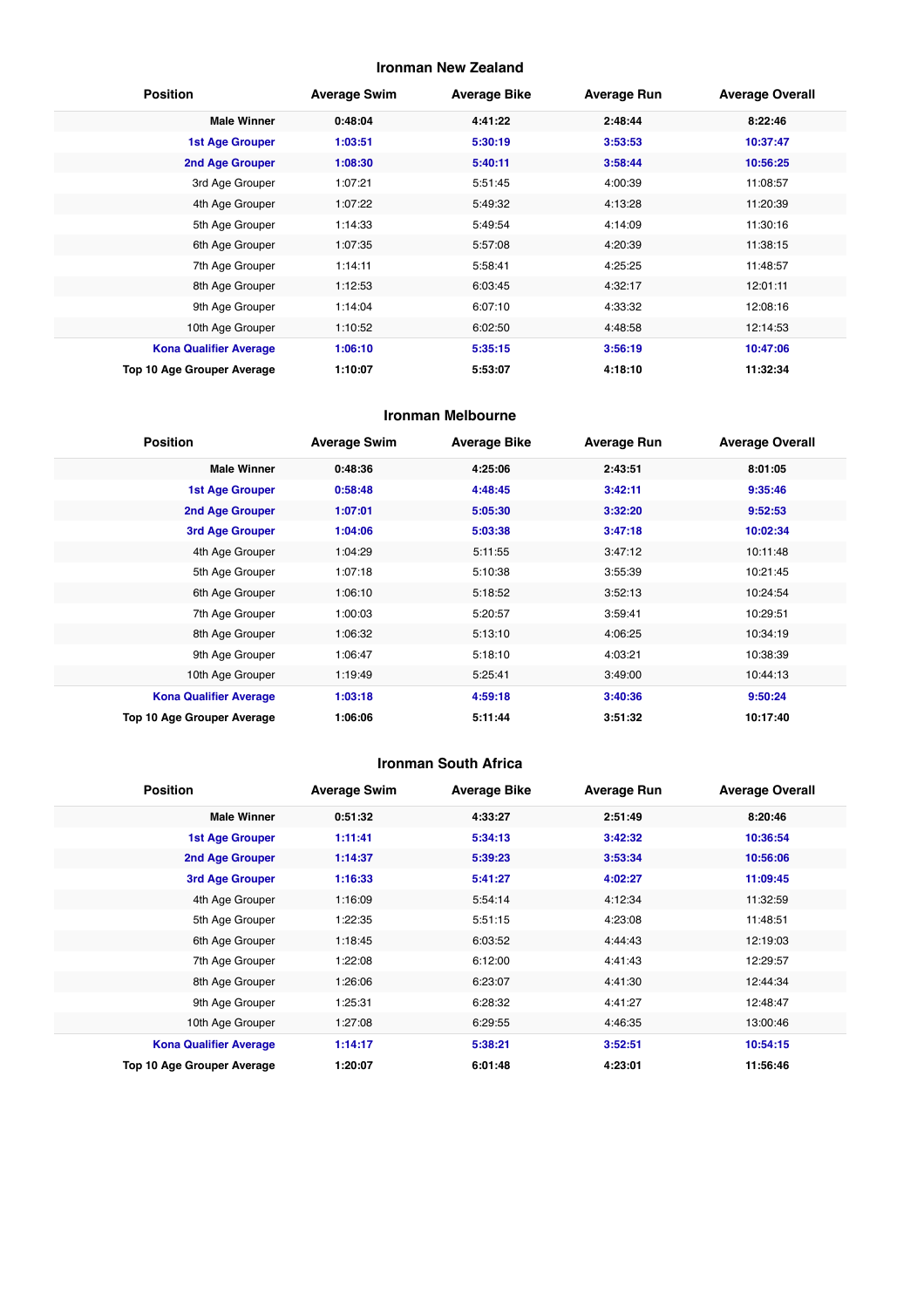#### **Ironman Australia**

| <b>Position</b>               | <b>Average Swim</b> | <b>Average Bike</b> | <b>Average Run</b> | <b>Average Overall</b> |
|-------------------------------|---------------------|---------------------|--------------------|------------------------|
| <b>Male Winner</b>            | 0:47:37             | 4:43:01             | 2:54:15            | 8:27:01                |
| <b>1st Age Grouper</b>        | 1:04:32             | 5:28:43             | 3:43:56            | 10:21:20               |
| 2nd Age Grouper               | 1:04:17             | 5:39:21             | 3:57:26            | 10:45:54               |
| 3rd Age Grouper               | 1:07:29             | 5:44:48             | 4:05:19            | 11:02:42               |
| 4th Age Grouper               | 1:04:42             | 5:20:46             | 4:45:20            | 11:09:48               |
| 5th Age Grouper               | 1:06:52             | 5:56:25             | 4:11:52            | 11:19:55               |
| 6th Age Grouper               | 1:08:43             | 5:29:15             | 4:51:23            | 11:27:55               |
| 7th Age Grouper               | 1:07:13             | 6:02:11             | 4:19:40            | 11:34:48               |
| 8th Age Grouper               | 1:06:36             | 6:06:36             | 4:21:48            | 11:40:37               |
| 9th Age Grouper               | 1:09:07             | 6:08:06             | 4:26:30            | 11:49:33               |
| 10th Age Grouper              | 1:09:19             | 6:12:18             | 4:28:48            | 11:57:08               |
| <b>Kona Qualifier Average</b> | 1:04:25             | 5:34:02             | 3:50:41            | 10:33:37               |
| Top 10 Age Grouper Average    | 1:06:53             | 5:48:51             | 4:19:12            | 11:18:58               |

#### **Ironman Texas**

| <b>Position</b>               | <b>Average Swim</b> | <b>Average Bike</b> | <b>Average Run</b> | <b>Average Overall</b> |
|-------------------------------|---------------------|---------------------|--------------------|------------------------|
| <b>Male Winner</b>            | 0:52:11             | 4:25:50             | 2:49:28            | 8:12:10                |
| <b>1st Age Grouper</b>        | 1:13:21             | 5:22:40             | 3:47:51            | 10:33:49               |
| 2nd Age Grouper               | 1:14:23             | 5:23:20             | 4:02:56            | 10:50:21               |
| 3rd Age Grouper               | 1:15:42             | 5:21:54             | 4:26:14            | 11:14:27               |
| 4th Age Grouper               | 1:09:26             | 5:38:48             | 4:34:03            | 11:32:39               |
| 5th Age Grouper               | 1:25:53             | 5:34:21             | 4:31:43            | 11:45:03               |
| 6th Age Grouper               | 1:22:30             | 5:57:02             | 4:20:38            | 11:53:50               |
| 7th Age Grouper               | 1:25:28             | 5:52:47             | 4:32:40            | 12:03:46               |
| 8th Age Grouper               | 1:34:25             | 5:50:39             | 4:30:26            | 12:12:09               |
| 9th Age Grouper               | 1:20:59             | 5:44:43             | 5:00:44            | 12:18:36               |
| 10th Age Grouper              | 1:29:03             | 5:54:42             | 4:45:44            | 12:26:28               |
| <b>Kona Qualifier Average</b> | 1:14:29             | 5:22:38             | 4:05:40            | 10:52:52               |
| Top 10 Age Grouper Average    | 1:21:07             | 5:40:05             | 4:27:18            | 11:41:07               |

#### **Ironman Lanzarote**

| <b>Position</b>               | <b>Average Swim</b> | <b>Average Bike</b> | <b>Average Run</b> | <b>Average Overall</b> |
|-------------------------------|---------------------|---------------------|--------------------|------------------------|
| <b>Male Winner</b>            | 0:49:28             | 4:57:52             | 2:53:31            | 8:46:42                |
| <b>1st Age Grouper</b>        | 1:05:04             | 6:05:06             | 3:19:00            | 10:54:45               |
| <b>2nd Age Grouper</b>        | 1:10:17             | 6:06:10             | 3:49:24            | 11:16:42               |
| 3rd Age Grouper               | 1:11:45             | 6:13:30             | 3:54:08            | 11:32:03               |
| 4th Age Grouper               | 1:12:12             | 6:14:33             | 4:04:30            | 11:42:23               |
| 5th Age Grouper               | 1:12:35             | 6:24:40             | 3:58:26            | 11:48:26               |
| 6th Age Grouper               | 1:13:35             | 6:34:46             | 4:06:18            | 12:07:27               |
| 7th Age Grouper               | 1:16:10             | 6:23:40             | 4:28:28            | 12:22:37               |
| 8th Age Grouper               | 1:18:31             | 6:35:48             | 4:30:21            | 12:37:35               |
| 9th Age Grouper               | 1:19:14             | 6:34:30             | 4:38:43            | 12:45:42               |
| 10th Age Grouper              | 1:13:25             | 6:41:46             | 4:43:04            | 12:53:50               |
| <b>Kona Qualifier Average</b> | 1:07:40             | 6:05:38             | 3:34:12            | 11:05:43               |
| Top 10 Age Grouper Average    | 1:13:17             | 6:23:27             | 4:09:14            | 12:00:09               |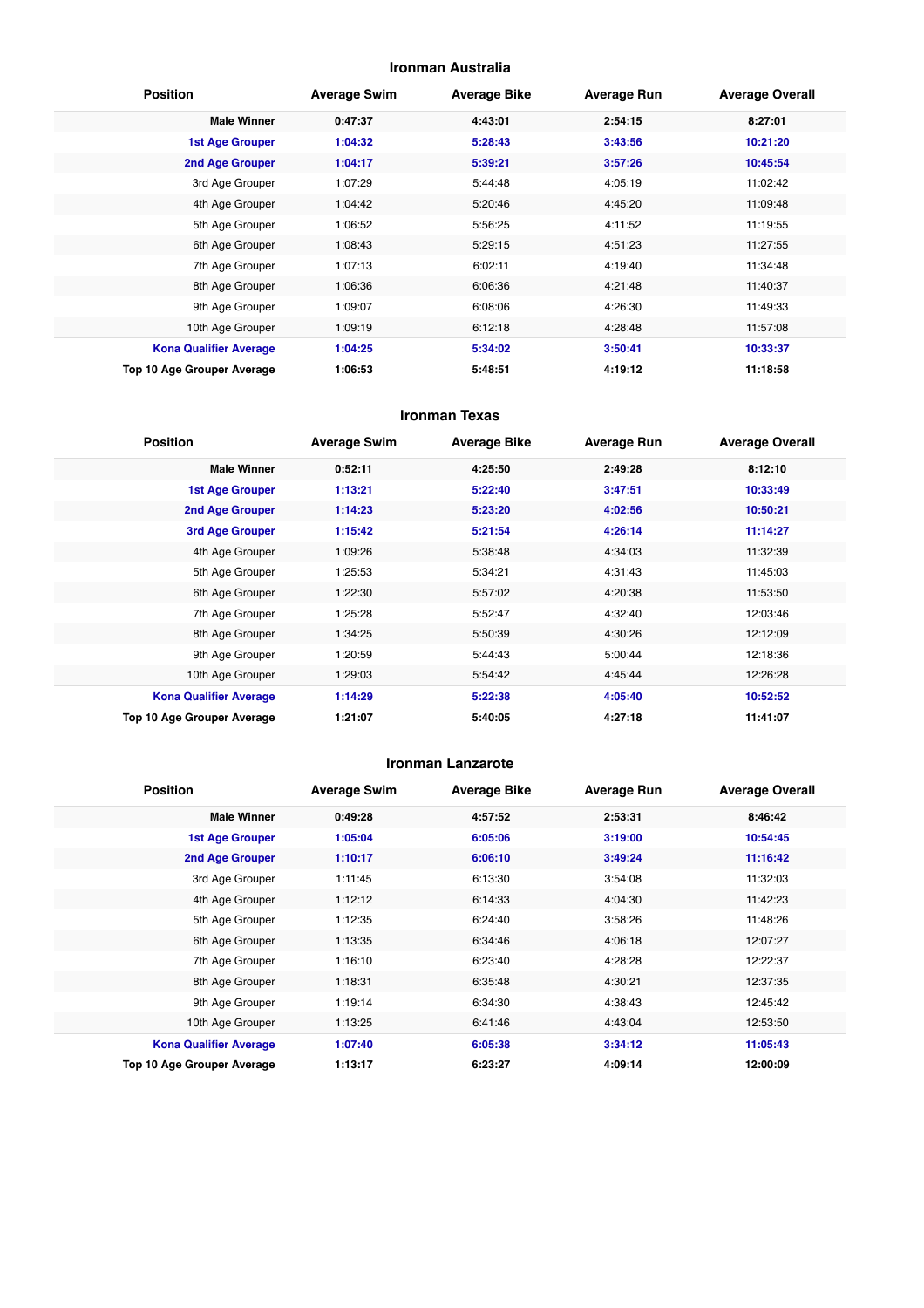#### **Ironman Brazil**

| <b>Position</b>               | <b>Average Swim</b> | <b>Average Bike</b> | <b>Average Run</b> | <b>Average Overall</b> |
|-------------------------------|---------------------|---------------------|--------------------|------------------------|
| <b>Male Winner</b>            | 0:49:05             | 4:25:58             | 2:54:46            | 8:36:37                |
| <b>1st Age Grouper</b>        | 1:10:05             | 4:53:35             | 3:30:05            | 10:55:56               |
| 2nd Age Grouper               | 1:13:22             | 5:02:55             | 3:33:45            | 11:12:51               |
| 3rd Age Grouper               | 1:15:37             | 5:01:20             | 3:45:56            | 11:28:16               |
| 4th Age Grouper               | 1:04:32             | 5:31:34             | 3:47:23            | 11:47:08               |
| 5th Age Grouper               | 1:18:57             | 5:16:09             | 4:00:01            | 11:59:26               |
| 6th Age Grouper               | 1:18:52             | 5:21:58             | 3:59:23            | 12:05:04               |
| 7th Age Grouper               | 1:28:40             | 5:23:47             | 4:00:07            | 12:10:12               |
| 8th Age Grouper               | 1:20:31             | 5:24:28             | 4:11:29            | 12:23:12               |
| 9th Age Grouper               | 1:13:15             | 5:28:04             | 4:13:10            | 12:31:29               |
| 10th Age Grouper              | 1:19:55             | 5:33:37             | 4:16:40            | 12:38:31               |
| <b>Kona Qualifier Average</b> | 1:13:01             | 4:59:17             | 3:36:35            | 11:12:21               |
| Top 10 Age Grouper Average    | 1:16:23             | 5:17:45             | 3:55:48            | 11:55:12               |

#### **Ironman France**

| <b>Position</b>               | <b>Average Swim</b> | <b>Average Bike</b> | <b>Average Run</b> | <b>Average Overall</b> |
|-------------------------------|---------------------|---------------------|--------------------|------------------------|
| <b>Male Winner</b>            | 0:50:18             | 4:46:51             | 2:48:07            | 8:30:38                |
| <b>1st Age Grouper</b>        | 1:06:09             | 5:40:19             | 3:32:43            | 10:29:35               |
| 2nd Age Grouper               | 1:10:39             | 5:47:45             | 3:47:27            | 10:57:45               |
| 3rd Age Grouper               | 1:04:04             | 5:55:43             | 4:03:01            | 11:23:32               |
| 4th Age Grouper               | 1:02:42             | 5:19:14             | 4:56:40            | 11:30:18               |
| 5th Age Grouper               | 1:10:46             | 6:02:10             | 4:15:03            | 11:40:26               |
| 6th Age Grouper               | 1:13:11             | 6:05:24             | 4:19:22            | 11:52:13               |
| 7th Age Grouper               | 1:04:07             | 6:10:55             | 4:24:12            | 11:57:41               |
| 8th Age Grouper               | 1:14:43             | 6:15:36             | 4:21:14            | 12:06:57               |
| 9th Age Grouper               | 1:05:03             | 6:10:50             | 4:36:26            | 12:14:11               |
| 10th Age Grouper              | 1:13:19             | 6:27:06             | 4:38:14            | 12:34:01               |
| <b>Kona Qualifier Average</b> | 1:08:24             | 5:44:02             | 3:40:05            | 10:43:40               |
| Top 10 Age Grouper Average    | 1:08:28             | 5:59:30             | 4:17:26            | 11:40:40               |

#### **Ironman Cairns**

| <b>Position</b>               | <b>Average Swim</b> | <b>Average Bike</b> | <b>Average Run</b> | <b>Average Overall</b> |
|-------------------------------|---------------------|---------------------|--------------------|------------------------|
| <b>Male Winner</b>            | 0:50:04             | 4:30:34             | 2:53:07            | 8:17:45                |
| <b>1st Age Grouper</b>        | 1:01:27             | 5:16:12             | 3:50:27            | 10:16:03               |
| <b>2nd Age Grouper</b>        | 1:08:22             | 5:25:09             | 3:52:44            | 10:34:45               |
| 3rd Age Grouper               | 1:13:03             | 5:41:30             | 3:53:47            | 10:59:37               |
| 4th Age Grouper               | 1:10:10             | 5:44:00             | 4:07:56            | 11:11:35               |
| 5th Age Grouper               | 1:11:11             | 5:46:40             | 4:17:41            | 11:25:22               |
| 6th Age Grouper               | 1:09:44             | 5:48:28             | 4:28:42            | 11:37:49               |
| 7th Age Grouper               | 1:09:49             | 5:49:12             | 4:31:20            | 11:44:07               |
| 8th Age Grouper               | 1:06:53             | 5:48:45             | 4:41:53            | 11:48:56               |
| 9th Age Grouper               | 1:13:37             | 5:56:08             | 4:30:44            | 11:51:37               |
| 10th Age Grouper              | 1:21:34             | 6:05:55             | 4:16:47            | 11:56:04               |
| <b>Kona Qualifier Average</b> | 1:04:54             | 5:20:41             | 3:51:36            | 10:25:24               |
| Top 10 Age Grouper Average    | 1:10:35             | 5:44:12             | 4:15:12            | 11:20:35               |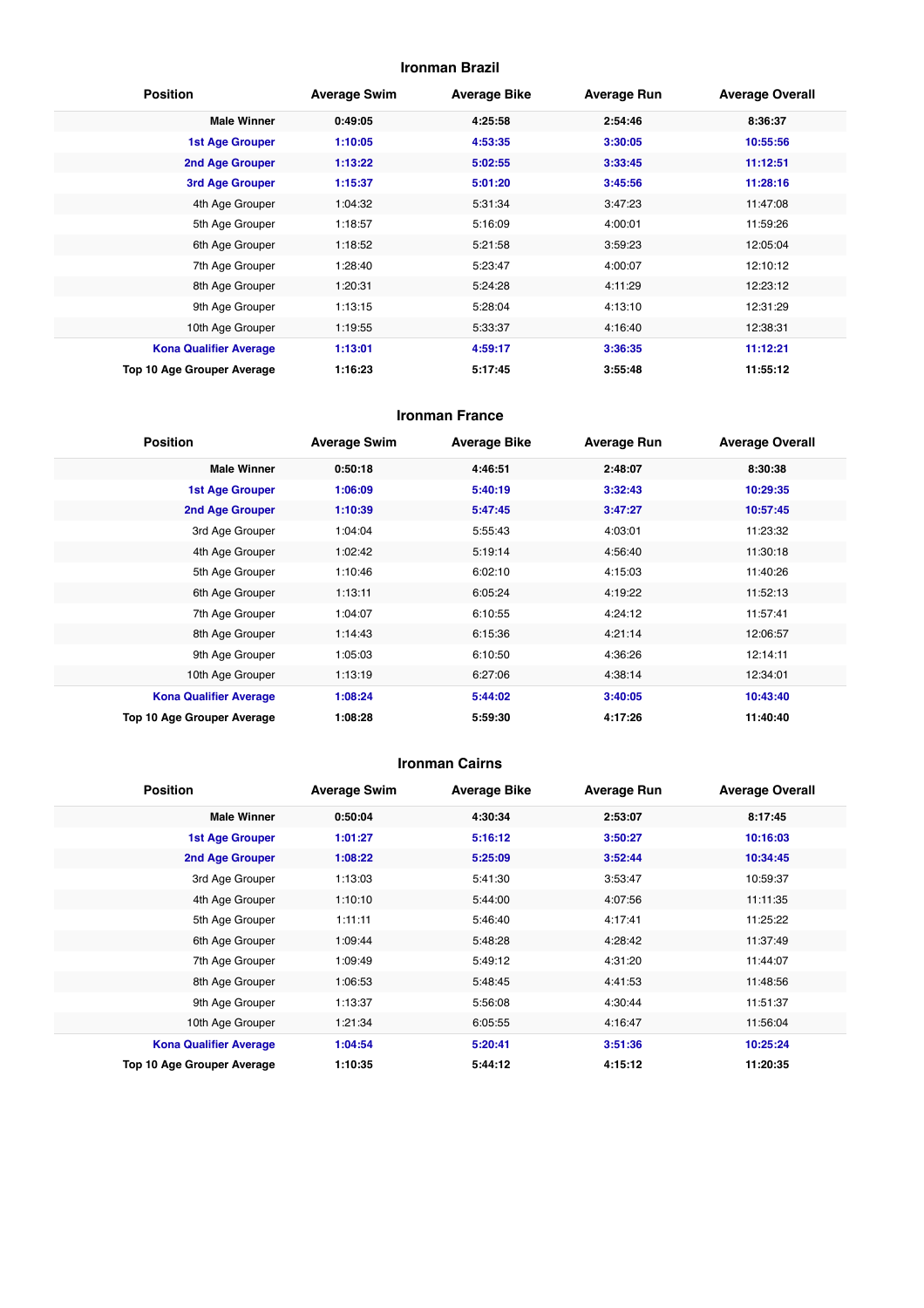#### **Ironman Austria**

| <b>Position</b>               | <b>Average Swim</b> | <b>Average Bike</b> | <b>Average Run</b> | <b>Average Overall</b> |
|-------------------------------|---------------------|---------------------|--------------------|------------------------|
| <b>Male Winner</b>            | 0:47:35             | 4:22:02             | 2:46:46            | 8:00:21                |
| <b>1st Age Grouper</b>        | 1:04:58             | 5:09:14             | 3:41:58            | 10:04:21               |
| 2nd Age Grouper               | 1:07:36             | 5:18:56             | 3:47:07            | 10:23:55               |
| 3rd Age Grouper               | 1:11:48             | 5:23:21             | 4:31:58            | 10:37:24               |
| 4th Age Grouper               | 1:11:34             | 5:26:44             | 3:58:32            | 10:47:57               |
| 5th Age Grouper               | 1:14:50             | 5:30:43             | 4:00:01            | 10:54:54               |
| 6th Age Grouper               | 1:14:37             | 5:28:08             | 4:10:39            | 11:04:49               |
| 7th Age Grouper               | 1:18:36             | 4:59:54             | 4:14:16            | 11:12:18               |
| 8th Age Grouper               | 1:18:15             | 4:41:52             | 4:18:35            | 11:14:37               |
| 9th Age Grouper               | 1:17:51             | 5:42:17             | 4:07:38            | 11:19:49               |
| 10th Age Grouper              | 1:13:36             | 5:39:36             | 4:19:35            | 11:24:47               |
| <b>Kona Qualifier Average</b> | 1:06:17             | 5:14:05             | 3:44:32            | 10:14:08               |
| Top 10 Age Grouper Average    | 1:13:22             | 5:20:04             | 4:07:02            | 10:54:29               |

#### **Ironman Frankfurt**

| <b>Position</b>               | <b>Average Swim</b> | <b>Average Bike</b> | <b>Average Run</b> | <b>Average Overall</b> |
|-------------------------------|---------------------|---------------------|--------------------|------------------------|
| <b>Male Winner</b>            | 0:47:34             | 4:23:50             | 2:50:18            | 8:05:14                |
| <b>1st Age Grouper</b>        | 1:10:36             | 5:12:21             | 3:56:19            | 10:13:47               |
| 2nd Age Grouper               | 1:10:33             | 4:53:28             | 4:08:00            | 10:31:56               |
| 3rd Age Grouper               | 1:10:38             | 5:28:33             | 3:38:04            | 10:47:21               |
| 4th Age Grouper               | 1:19:43             | 5:24:29             | 3:41:26            | 10:56:29               |
| 5th Age Grouper               | 1:17:31             | 5:36:22             | 4:09:42            | 11:07:27               |
| 6th Age Grouper               | 1:15:55             | 5:38:02             | 4:41:23            | 11:19:04               |
| 7th Age Grouper               | 1:14:08             | 5:07:00             | 4:33:42            | 11:23:20               |
| 8th Age Grouper               | 1:18:40             | 5:39:36             | 3:57:49            | 11:30:38               |
| 9th Age Grouper               | 1:21:07             | 5:17:29             | 5:02:00            | 11:37:57               |
| 10th Age Grouper              | 1:18:02             | 5:41:22             | 5:02:22            | 11:44:50               |
| <b>Kona Qualifier Average</b> | 1:10:36             | 5:11:28             | 3:54:08            | 10:31:01               |
| Top 10 Age Grouper Average    | 1:15:41             | 5:23:52             | 4:17:05            | 11:07:17               |

#### **Ironman UK**

| <b>Position</b>               | <b>Average Swim</b> | <b>Average Bike</b> | <b>Average Run</b> | <b>Average Overall</b> |
|-------------------------------|---------------------|---------------------|--------------------|------------------------|
| <b>Male Winner</b>            | 0:47:06             | 4:58:56             | 2:53:37            | 8:43:35                |
| <b>1st Age Grouper</b>        | 1:08:08             | 6:00:27             | 3:53:59            | 11:12:44               |
| 2nd Age Grouper               | 1:15:42             | 6:20:46             | 3:56:33            | 11:45:19               |
| 3rd Age Grouper               | 1:14:08             | 6:24:36             | 4:18:59            | 12:09:41               |
| 4th Age Grouper               | 1:23:25             | 6:43:53             | 4:13:26            | 12:33:37               |
| 5th Age Grouper               | 1:19:05             | 6:40:21             | 4:33:57            | 12:49:08               |
| 6th Age Grouper               | 1:18:23             | 6:53:48             | 4:44:24            | 13:13:26               |
| 7th Age Grouper               | 1:18:52             | 6:58:04             | 4:51:16            | 13:28:14               |
| 8th Age Grouper               | 1:23:46             | 7:11:07             | 4:54:42            | 13:48:31               |
| 9th Age Grouper               | 1:15:47             | 7:30:12             | 5:02:26            | 14:07:34               |
| 10th Age Grouper              | 1:25:06             | 7:11:21             | 5:23:49            | 14:19:47               |
| <b>Kona Qualifier Average</b> | 1:08:08             | 6:00:27             | 3:53:59            | 11:12:44               |
| Top 10 Age Grouper Average    | 1:18:14             | 6:47:27             | 4:35:21            | 12:56:48               |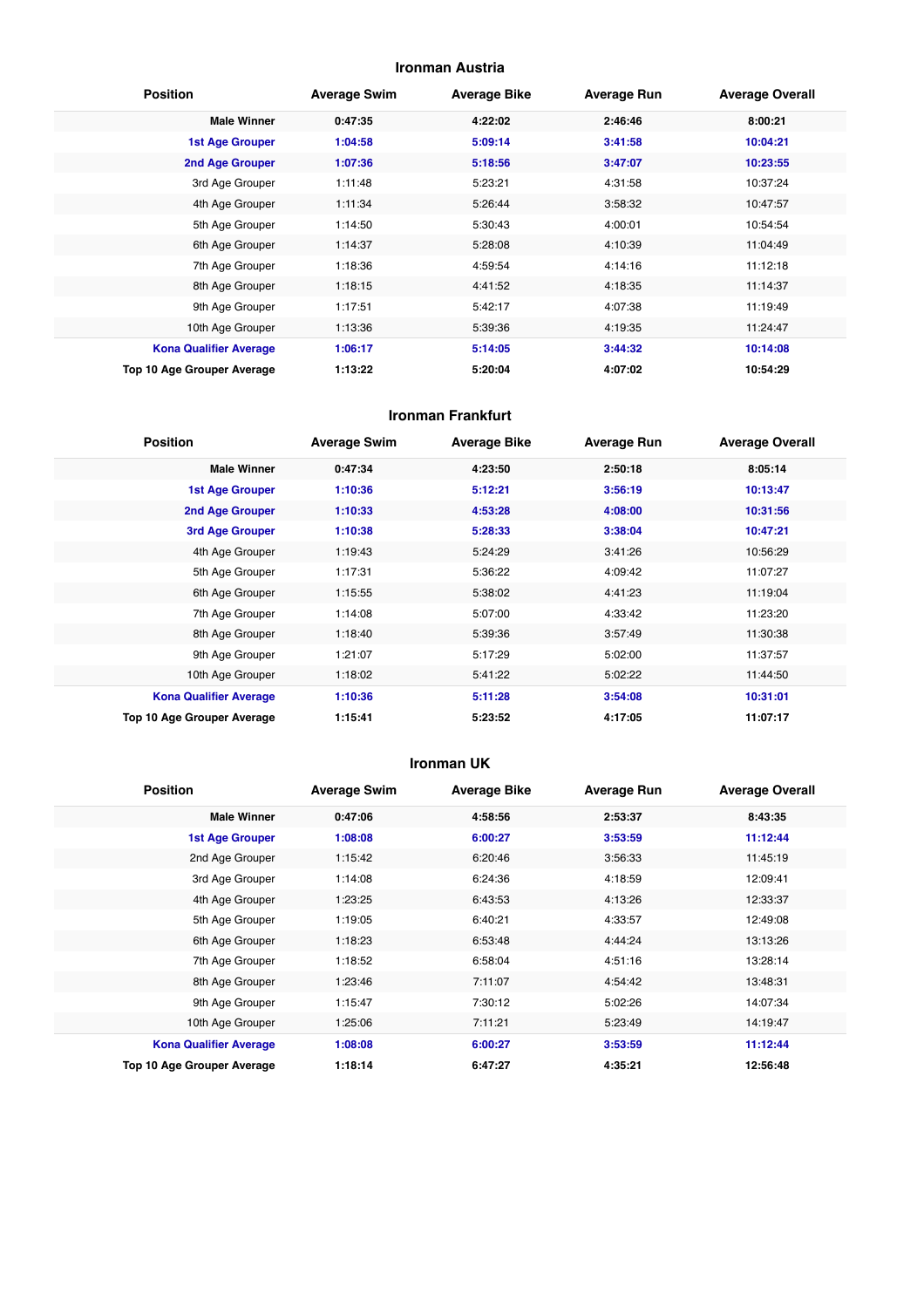#### **Ironman Lake Placid**

| <b>Position</b>               | <b>Average Swim</b> | <b>Average Bike</b> | <b>Average Run</b> | <b>Average Overall</b> |
|-------------------------------|---------------------|---------------------|--------------------|------------------------|
| <b>Male Winner</b>            | 0:50:43             | 4:50:15             | 2:57:23            | 8:43:34                |
| <b>1st Age Grouper</b>        | 1:04:55             | 5:51:02             | 3:52:34            | 10:46:29               |
| 2nd Age Grouper               | 1:05:38             | 5:48:54             | 4:00:18            | 11:08:45               |
| 3rd Age Grouper               | 1:07:31             | 5:55:03             | 4:01:40            | 11:18:09               |
| 4th Age Grouper               | 1:07:23             | 5:57:44             | 4:10:57            | 11:30:07               |
| 5th Age Grouper               | 1:09:43             | 5:56:08             | 4:22:11            | 11:39:50               |
| 6th Age Grouper               | 1:11:18             | 6:07:31             | 4:12:38            | 11:45:20               |
| 7th Age Grouper               | 1:05:49             | 6:10:28             | 4:22:35            | 11:53:45               |
| 8th Age Grouper               | 1:10:12             | 6:09:37             | 4:28:33            | 12:03:23               |
| 9th Age Grouper               | 1:08:48             | 6:03:47             | 4:39:05            | 12:07:28               |
| 10th Age Grouper              | 1:13:50             | 6:25:12             | 4:23:14            | 12:15:19               |
| <b>Kona Qualifier Average</b> | 1:05:16             | 5:49:58             | 3:56:26            | 10:57:37               |
| Top 10 Age Grouper Average    | 1:08:31             | 6:02:32             | 4:15:22            | 11:38:51               |

#### **Ironman Switzerland**

| <b>Position</b>               | <b>Average Swim</b> | <b>Average Bike</b> | <b>Average Run</b> | <b>Average Overall</b> |
|-------------------------------|---------------------|---------------------|--------------------|------------------------|
| <b>Male Winner</b>            | 0:53:56             | 4:32:06             | 2:53:03            | 8:21:35                |
| <b>1st Age Grouper</b>        | 1:12:23             | 5:26:12             | 3:39:32            | 10:24:47               |
| 2nd Age Grouper               | 1:15:10             | 5:30:29             | 3:47:59            | 10:41:09               |
| 3rd Age Grouper               | 1:17:27             | 5:33:26             | 3:55:17            | 10:53:53               |
| 4th Age Grouper               | 1:21:15             | 5:44:09             | 3:52:31            | 11:04:41               |
| 5th Age Grouper               | 1:19:30             | 5:41:37             | 4:02:42            | 11:10:43               |
| 6th Age Grouper               | 1:18:44             | 5:48:26             | 4:08:38            | 11:22:52               |
| 7th Age Grouper               | 1:20:56             | 5:55:49             | 4:06:16            | 11:30:04               |
| 8th Age Grouper               | 1:21:32             | 5:54:26             | 4:14:55            | 11:38:41               |
| 9th Age Grouper               | 1:20:18             | 5:52:38             | 4:24:31            | 11:45:11               |
| 10th Age Grouper              | 1:23:19             | 5:55:08             | 4:23:04            | 11:51:06               |
| <b>Kona Qualifier Average</b> | 1:13:46             | 5:28:21             | 3:43:45            | 10:32:58               |
| Top 10 Age Grouper Average    | 1:19:03             | 5:44:14             | 4:03:32            | 11:14:19               |

#### **Ironman Canada**

| <b>Position</b>               | <b>Average Swim</b> | <b>Average Bike</b> | <b>Average Run</b> | <b>Average Overall</b> |
|-------------------------------|---------------------|---------------------|--------------------|------------------------|
| <b>Male Winner</b>            | 0:52:06             | 4:41:41             | 2:55:55            | 8:33:11                |
| 1st Age Grouper               | 1:08:00             | 5:27:42             | 3:57:29            | 10:41:57               |
| 2nd Age Grouper               | 1:12:05             | 5:34:39             | 3:59:32            | 10:55:49               |
| 3rd Age Grouper               | 1:10:43             | 5:43:44             | 4:00:50            | 11:03:54               |
| 4th Age Grouper               | 1:10:47             | 5:50:23             | 4:04:42            | 11:15:12               |
| 5th Age Grouper               | 1:12:38             | 5:47:50             | 4:10:28            | 11:20:46               |
| 6th Age Grouper               | 1:12:28             | 5:47:22             | 4:16:30            | 11:28:31               |
| 7th Age Grouper               | 1:13:59             | 5:55:40             | 4:15:33            | 11:37:20               |
| 8th Age Grouper               | 1:11:51             | 5:56:46             | 4:24:22            | 11:44:25               |
| 9th Age Grouper               | 1:14:13             | 5:53:52             | 4:33:03            | 11:50:16               |
| 10th Age Grouper              | 1:19:10             | 5:55:11             | 4:29:14            | 11:55:22               |
| <b>Kona Qualifier Average</b> | 1:10:02             | 5:31:10             | 3:58:30            | 10:48:53               |
| Top 10 Age Grouper Average    | 1:12:35             | 5:47:19             | 4:13:10            | 11:23:21               |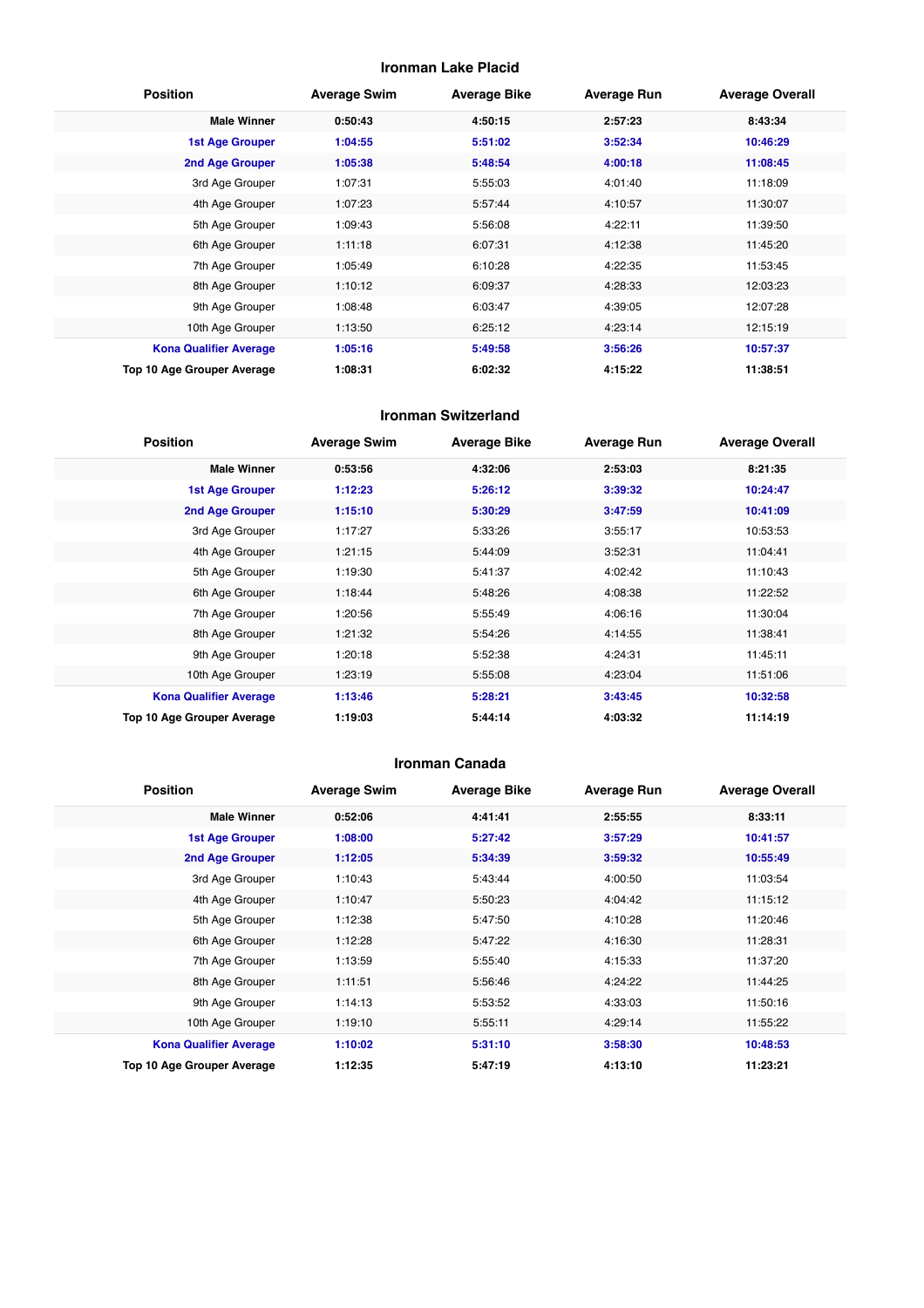#### **Ironman Maastricht-Limburg**

| <b>Position</b>               | <b>Average Swim</b> | <b>Average Bike</b> | <b>Average Run</b> | <b>Average Overall</b> |
|-------------------------------|---------------------|---------------------|--------------------|------------------------|
| <b>Male Winner</b>            | 0:46:22             | 4:43:33             | 2:51:59            | 8:27:18                |
| <b>1st Age Grouper</b>        | 1:04:32             | 5:21:12             | 3:54:18            | 10:28:54               |
| 2nd Age Grouper               | 1:08:58             | 5:35:23             | 3:58:12            | 10:50:22               |
| 3rd Age Grouper               | 0:58:47             | 5:22:48             | 4:42:28            | 11:15:04               |
| 4th Age Grouper               | 1:03:35             | 5:42:54             | 4:24:19            | 11:26:02               |
| 5th Age Grouper               | 1:17:17             | 5:50:34             | 4:09:37            | 11:32:05               |
| 6th Age Grouper               | 1:20:50             | 6:02:21             | 4:01:59            | 11:39:05               |
| 7th Age Grouper               | 1:10:58             | 5:59:26             | 4:45:00            | 12:07:01               |
| 8th Age Grouper               | 1:04:47             | 5:56:03             | 5:08:04            | 12:28:49               |
| 9th Age Grouper               | 1:08:23             | 6:20:05             | 4:40:12            | 12:31:05               |
| 10th Age Grouper              | 1:15:58             | 5:56:54             | 5:15:58            | 12:43:28               |
| <b>Kona Qualifier Average</b> | 1:06:45             | 5:28:17             | 3:56:15            | 10:39:38               |
| Top 10 Age Grouper Average    | 1:09:24             | 5:48:46             | 4:30:00            | 11:42:11               |

#### **Ironman Boulder**

| <b>Position</b>               | <b>Average Swim</b> | <b>Average Bike</b> | <b>Average Run</b> | <b>Average Overall</b> |
|-------------------------------|---------------------|---------------------|--------------------|------------------------|
| <b>Male Winner</b>            | 0:55:43             | 4:27:22             | 3:03:06            | 8:32:53                |
| <b>1st Age Grouper</b>        | 1:09:30             | 5:13:51             | 3:57:04            | 10:30:22               |
| 2nd Age Grouper               | 1:11:25             | 5:26:44             | 4:12:36            | 11:02:44               |
| 3rd Age Grouper               | 1:13:51             | 5:17:38             | 4:24:03            | 11:07:46               |
| 4th Age Grouper               | 1:19:35             | 5:23:31             | 4:37:13            | 11:34:27               |
| 5th Age Grouper               | 1:13:21             | 5:31:29             | 4:38:09            | 11:36:44               |
| 6th Age Grouper               | 1:27:44             | 5:44:27             | 4:22:47            | 11:51:08               |
| 7th Age Grouper               | 1:17:36             | 5:53:38             | 4:31:29            | 11:56:14               |
| 8th Age Grouper               | 1:06:46             | 5:45:58             | 4:51:56            | 11:58:26               |
| 9th Age Grouper               | 1:24:28             | 5:46:37             | 4:34:30            | 11:59:37               |
| 10th Age Grouper              | 1:25:13             | 5:50:09             | 4:30:09            | 12:03:19               |
| <b>Kona Qualifier Average</b> | 1:10:27             | 5:20:17             | 4:04:50            | 10:46:33               |
| Top 10 Age Grouper Average    | 1:16:57             | 5:35:24             | 4:27:59            | 11:34:04               |

#### **Ironman Sweden**

| <b>Position</b>               | <b>Average Swim</b> | <b>Average Bike</b> | <b>Average Run</b> | <b>Average Overall</b> |
|-------------------------------|---------------------|---------------------|--------------------|------------------------|
| <b>Male Winner</b>            | 0:49:39             | 4:29:16             | 2:49:12            | 8:11:09                |
| 1st Age Grouper               | 1:13:37             | 5:14:24             | 3:43:05            | 10:18:52               |
| 2nd Age Grouper               | 1:13:30             | 5:15:19             | 3:53:05            | 10:28:18               |
| 3rd Age Grouper               | 1:13:24             | 5:16:54             | 4:01:07            | 10:40:42               |
| 4th Age Grouper               | 1:15:08             | 5:37:56             | 3:50:53            | 10:51:10               |
| 5th Age Grouper               | 1:14:32             | 5:32:43             | 4:14:32            | 11:10:01               |
| 6th Age Grouper               | 1:17:25             | 5:27:13             | 4:20:43            | 11:15:45               |
| 7th Age Grouper               | 1:23:08             | 5:39:52             | 4:19:05            | 11:29:53               |
| 8th Age Grouper               | 1:21:41             | 5:43:06             | 4:24:35            | 11:39:32               |
| 9th Age Grouper               | 1:20:16             | 5:29:03             | 4:41:25            | 11:43:49               |
| 10th Age Grouper              | 1:30:40             | 5:56:07             | 4:23:43            | 12:04:23               |
| <b>Kona Qualifier Average</b> | 1:13:34             | 5:14:51             | 3:48:05            | 10:23:35               |
| Top 10 Age Grouper Average    | 1:18:20             | 5:31:16             | 4:11:13            | 11:10:14               |